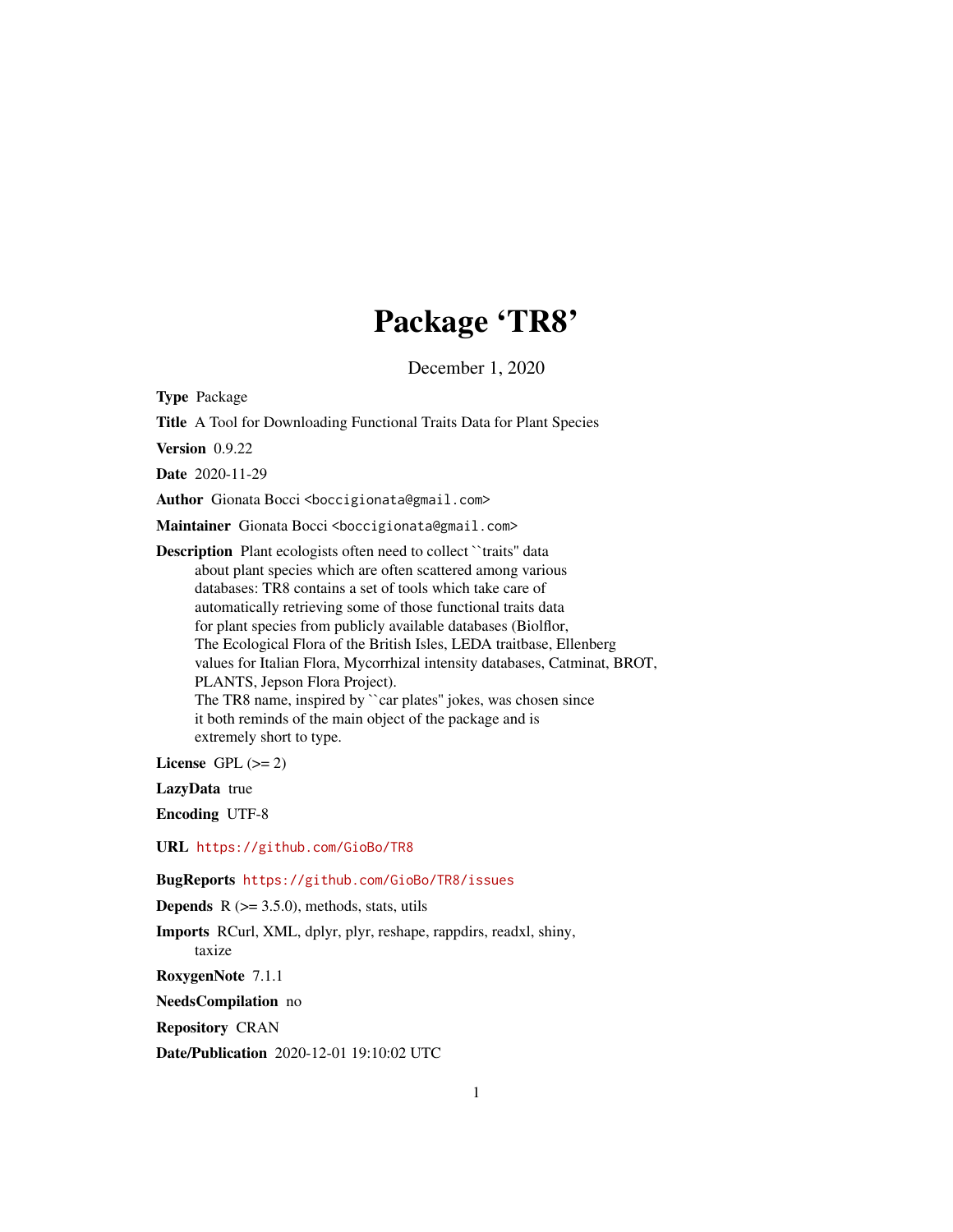# <span id="page-1-0"></span>R topics documented:

|       | $\text{leda\_download\_to\_local\_directory} \dots \dots \dots \dots \dots \dots \dots \dots \dots \dots \dots \dots \dots \dots \dots \dots$ |    |
|-------|-----------------------------------------------------------------------------------------------------------------------------------------------|----|
|       |                                                                                                                                               |    |
|       |                                                                                                                                               |    |
|       | $list_of\_traits\_Biolflor \ldots \ldots \ldots \ldots \ldots \ldots \ldots \ldots \ldots \ldots \ldots \ldots 14$                            |    |
|       |                                                                                                                                               |    |
|       |                                                                                                                                               |    |
|       |                                                                                                                                               |    |
|       |                                                                                                                                               |    |
|       |                                                                                                                                               |    |
|       |                                                                                                                                               |    |
|       |                                                                                                                                               |    |
|       |                                                                                                                                               |    |
|       |                                                                                                                                               |    |
|       |                                                                                                                                               |    |
| Index |                                                                                                                                               | 27 |
|       |                                                                                                                                               |    |

TR8-package *TR8: a tool for retrieving functional traits data for plant species.*

# Description

This package provide a set of functions for extracting traits data for plant species from the following sources:

- Biolflor 'http://www.ufz.de/biolflor/index.jsp'
- Ecological Flora of the British Isles 'http://www.ecoflora.co.uk/'
- LEDA traitbase 'http://www.leda-traitbase.org/LEDAportal/'
- Ellenberg values for Italian Flora
- Mycorrhizal intensity database
- MycoFlor
- 'http://luirig.altervista.org/'
- 'http://perso.wanadoo.fr/philippe.julve/catminat.htm'
- BROT 'http://www.uv.es/jgpausas/brot.htm'
- PLANTS 'http://www.bricol.net/'

# Details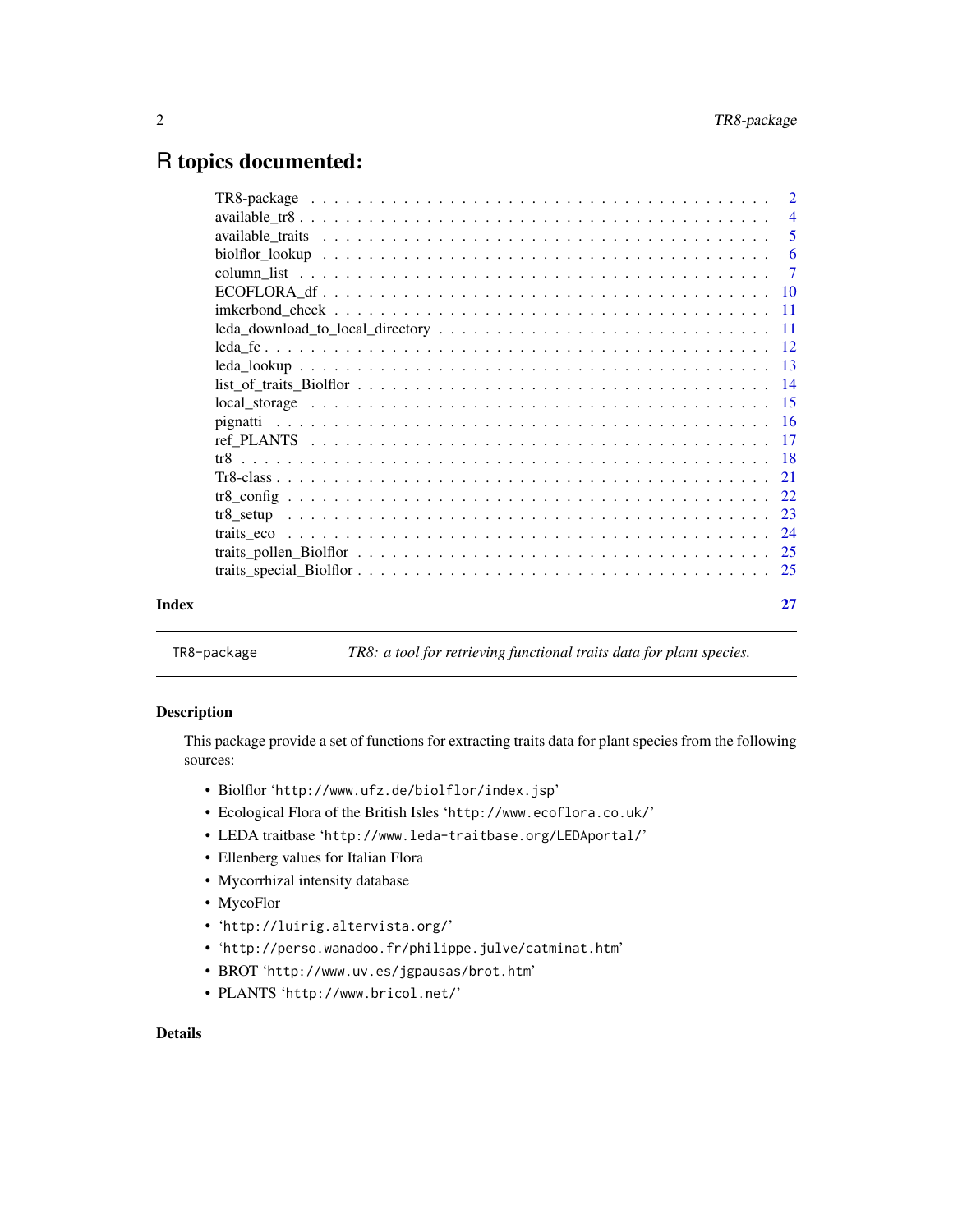Package: TR8 Type: Package Version: 0.9.22 Date: 2020-10-08 License: GPL>=2 Depends: XML, RCurl, plyr, readxl

The easiest way of using the package is through the tr8() function, which accepts a vector of plant species names and returns a data frame containg traits data which have been found in the various sources. The TR8 name, inspired by "car plates" jokes, was chosen since it both reminds of the main object of the package and is extremely short to type.

# Author(s)

Gionata Bocci <br/> <br/> <br/> <br/> <br/>Gionata@gmail.com>

# References

Please always use the following citations any time you use trait data retrieved with tr8

#### BiolFlor

Klotz, S., Kühn, I., Durka, W. (eds) (2002). BIOLFLOR - Eine Datenbank zu biologisch-ökologischen Merkmalen zur Flora von Deutschland. Schriftenreihe für Vegetationskunde \*38\*: 1-333. (Bundesamt für. Bonn, Bundesamt für Naturschutz)

# Ecoflora

Fitter, A. H. and Peat, H. J. (1994). The Ecological Flora Database, J. Ecol., 82, 415-425. 'http://www.ecoflora.co.uk'

#### LEDA traitbase

Kleyer, M., Bekker, R.M., Knevel, I.C., Bakker, J.P, Thompson, K., Sonnenschein, M., Poschlod, P., Van Groenendael, J.M., Klimes, L., Klimesova, J., Klotz, S., Rusch, G.M., Hermy, M., Adriaens, D., Boedeltje, G., Bossuyt, B., Dannemann, A., Endels, P., Götzenberger, L., Hodgson, J.G., Jackel, A-K., Kühn, I., Kunzmann, D., Ozinga, W.A., Römermann, C., Stadler, M., Schlegelmilch, J., Steendam, H.J., Tackenberg, O., Wilmann, B., Cornelissen, J.H.C., Eriksson, O., Garnier, E., Peco, B. (2008). The LEDA Traitbase: A database of life-history traits of Northwest European flora. Journal of Ecology 96: 1266-1274.

#### Akhmetzhanova et al, 2012

Akhmetzhanova, A.A, Soudzilovskaia, N.A., Onipchenko, V.G., Cornwell, W. K., Agafonov, V. A., Selivanov, I.A., and Cornelissen, J. H. C. (2012): A rediscovered treasure: mycorrhizal intensity database for 3000 vascular plants species across the former Soviet Union. Ecology 93:689. 'http://esapubs.org/Archive/ecol/E093/059/default.htm'

# Hempel et al, 2013

Hempel, S., Götzenberger, L., Kühn. I., Michalski, S.G., Rillig, M.C., Zobel, M., and Moora, M., 2013. Mycorrhizas in the Central European flora: relationships with plant life history traits and ecology. Ecology 94: 1389-1399.

# Pignatti et al., 2005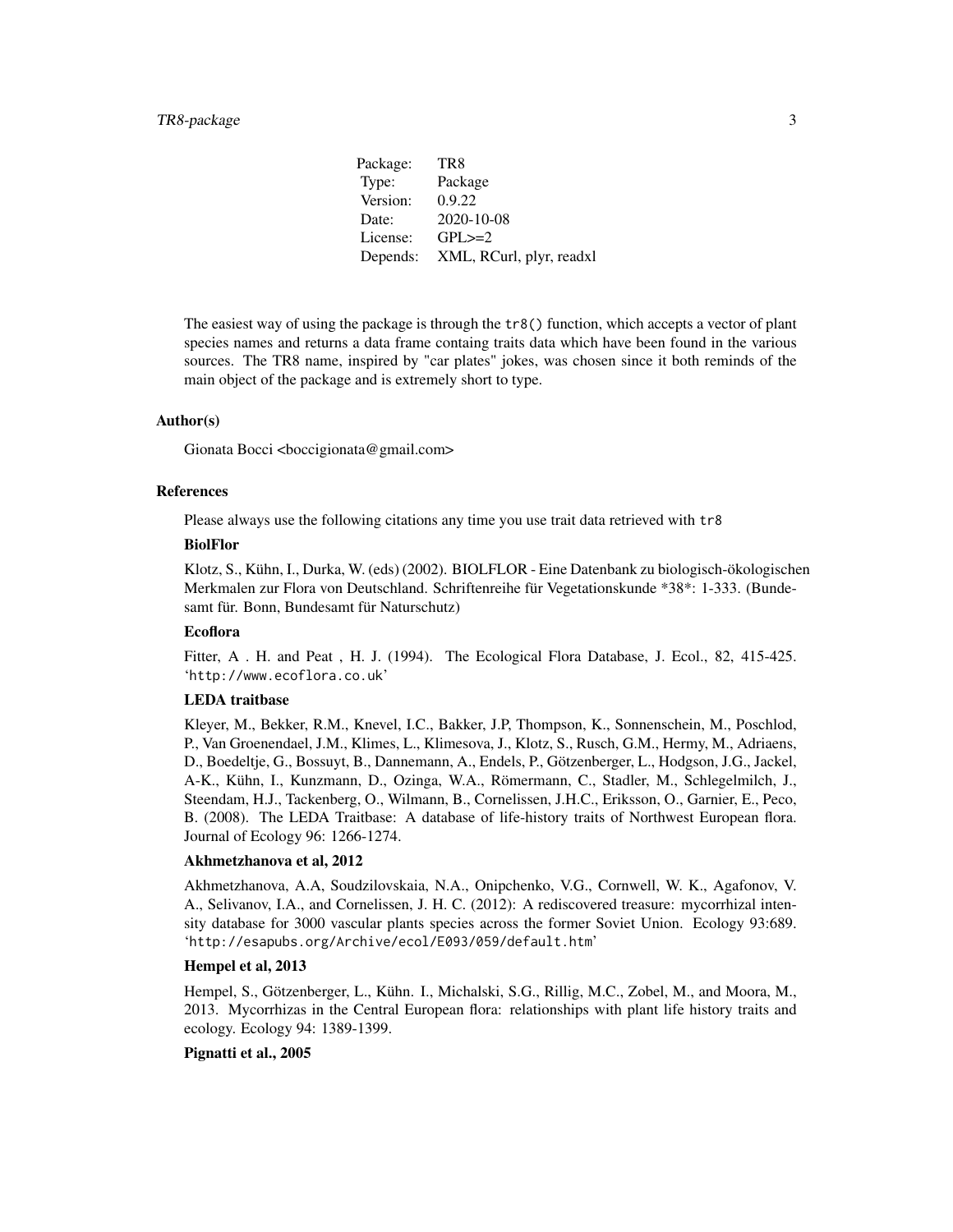<span id="page-3-0"></span>Pignatti, S., Menegoni, P., Pietrosanti, S. (2005). Biondicazione attraverso le piante vascolari. Valori di indicazione secondo Ellenberg (Zeigerwerte) per le specie della Flora d'Italia. Braun-Blanquetia 39, Camerino, pp. 97.

# Catminat

Julve, P., 1998 ff. - Baseflor. Index botanique, écologique et chorologique de la flore de France. Version : 26 November 2014. http://perso.wanadoo.fr/philippe.julve/catminat.htm

# BROT

Paula S, Arianoutsou M, Kazanis D, Tavsanoglu Ç, Lloret F, Buhk C, Ojeda F, Luna B, Moreno JM, Rodrigo A, Espelta JM, Palacio S, Fernández-Santos B, Fernandes PM, and Pausas JG. 2009. Fire-related traits for plant species of the Mediterranean Basin. Ecology 90: 1420.

# AND

Paula S. & Pausas J.G. 2013. BROT: a plant trait database for Mediterranean Basin species. Version 2013.06. URL: http://www.uv.es/jgpausas/brot.htm

# PLANTS

Green, W. (2009) USDA PLANTS Compilation, version 1, 09-02-02.

# See Also

bib()

# Examples

```
## Not run:
## download some trait data for Abies alba
My_traits<-tr8(species_list=c("Abies alba"),download_list=c("life_form_P"))
```
## End(Not run)

available\_tr8 *A dataframe containing the traits available for download.*

#### Description

The available\_tr8 dataframe can be used as a reference in order to know which traits can be downloaded with the TR8 package.

#### Usage

data("available\_tr8")

# Format

A data frame with the following variables:

short\_code contains the codes that should be used when using the tr8() function

description contains a short description of the traits

db indicates from which databases the traits will be downloaded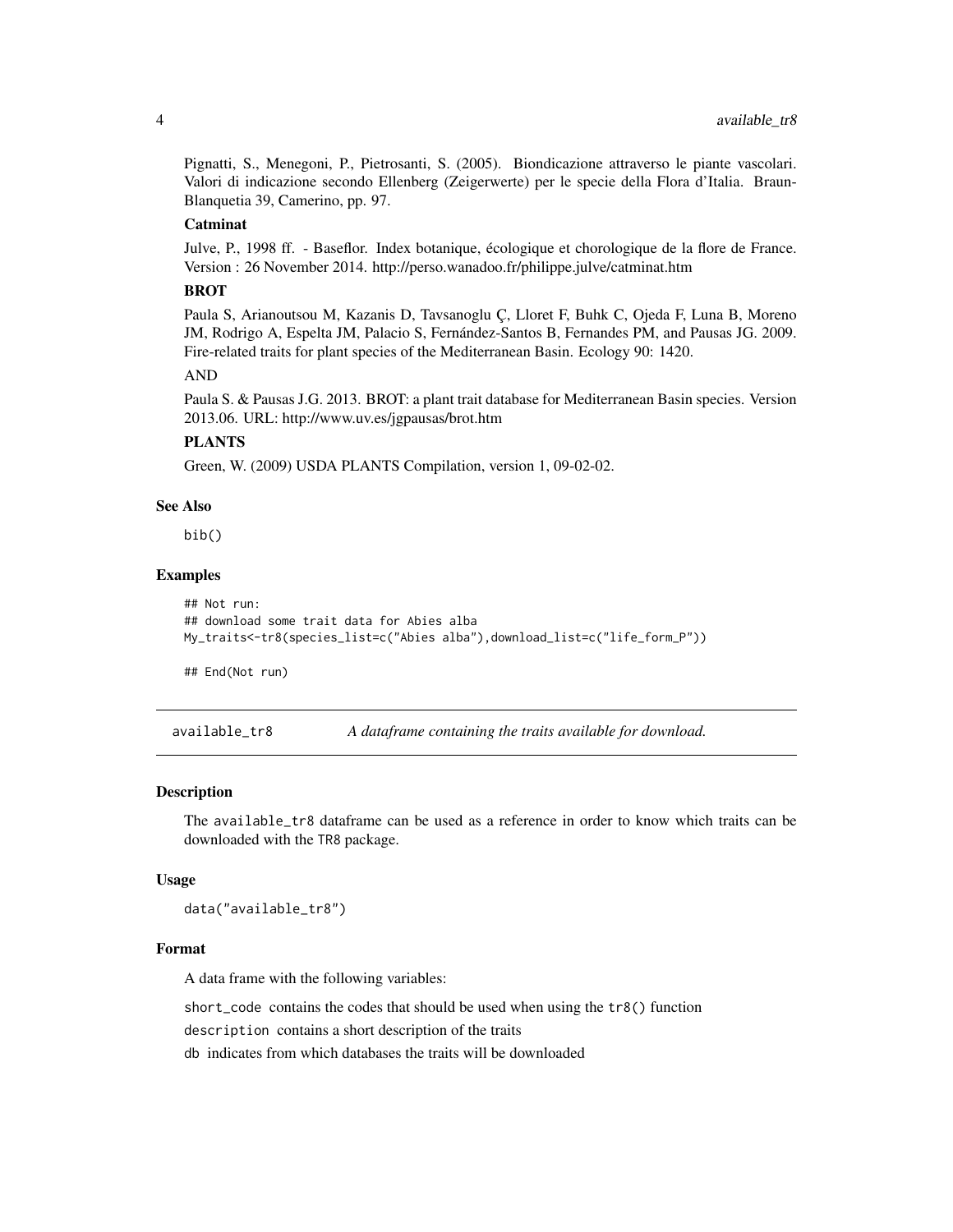# <span id="page-4-0"></span>available\_traits 5

# Details

This dataframe can be viewed by those users who want to use the tr8() function in a non-interactive way (i.e. not willing to use the GUI for selecting traits to be retrieved). The users should take note of the short\_code used for the traits of interest, since these are the codes that should be passed to tr8 in the download\_list parameter.

# Author(s)

Gionata Bocci <br/> <br/>boccigionata@gmail.com>

#### Examples

```
data(available_tr8)
## Not run:
tr8(species_list=c("Salix alba","Populus nigra"),download_list=c("life_form_P"))
## End(Not run)
```
available\_traits *available\_traits shows which traits are available for download*

# Description

The function is meant to help users in showing which traits (and from which databases) can be downloaded

#### Usage

available\_traits()

# Details

Users can call the function to see what data are available for download and decide which one should be passed to the tr8() function (in the download\_list argument); the codes to be used as the download\_list argument are those contained short\_code column.

#### Value

a data frame

#### Author(s)

Gionata Bocci <br/> <br/>boccigionata@gmail.com>

# See Also

tr8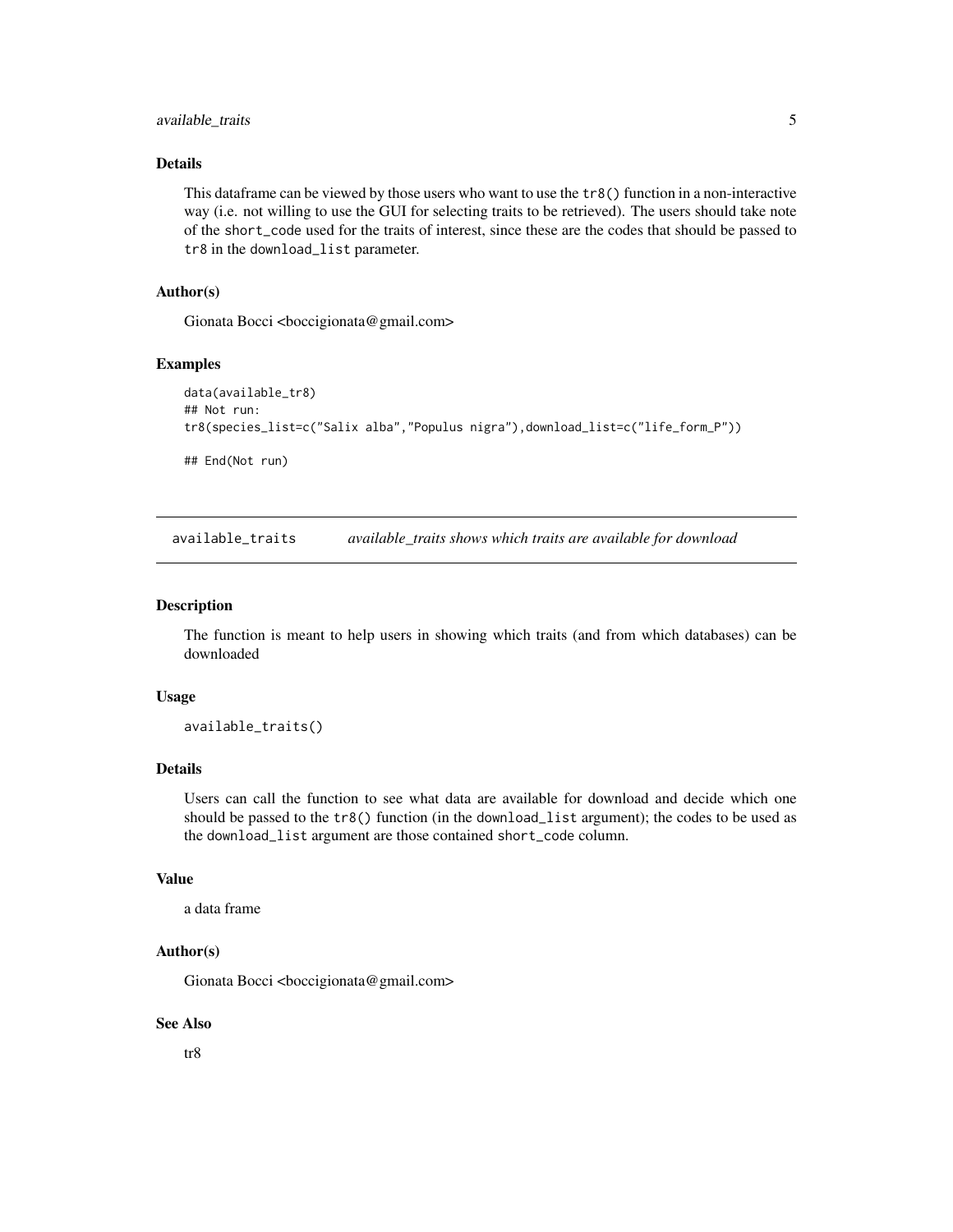# Examples

```
## available_traits()
## If the traits \code{Maximum area} and \code{Leaf area} from
## Ecoflora are needed for the species Salix alba and Populus nigra, type
## Not run:
tr8(species_list=c("Salix alba","Populus nigra"),download_list=c("life_form_P"))
## End(Not run)
```
biolflor\_lookup *biolflor\_lookup*

# Description

This dataframe is used to retrieve species URLs from the BiolFlor website ('http://www.ufz.de/biolflor/index.jsp').

# Usage

biolflor\_lookup

# Format

A data frame with 3688 observations on the following 8 variables.

submittedname a character vector containing the original species' names as used in BiolFlor

acceptedname a character vector containing the acceptedanme according to the tnrs function

sourceid a character vector; all the names are checked against the iPlant\_TNRS database

score a character vector expressing the score for matching submitted and accepted names

matchedname name matched by the tnrs function

authority a character vector

V1 a character vector

V2 url of the BiolFlor web page for the species of interest

#### References

Please use the follow citation ay time you use data derived from Biolflor: BIOLFLOR - Eine Datenbank zu biologisch-ökologischen Merkmalen zur Flora von Deutschland. Schriftenreihe für Vegetationskunde 38: 1-333. (Bundesamt für. Bonn, Bundesamt für Naturschutz)

# Examples

head(biolflor\_lookup)

<span id="page-5-0"></span>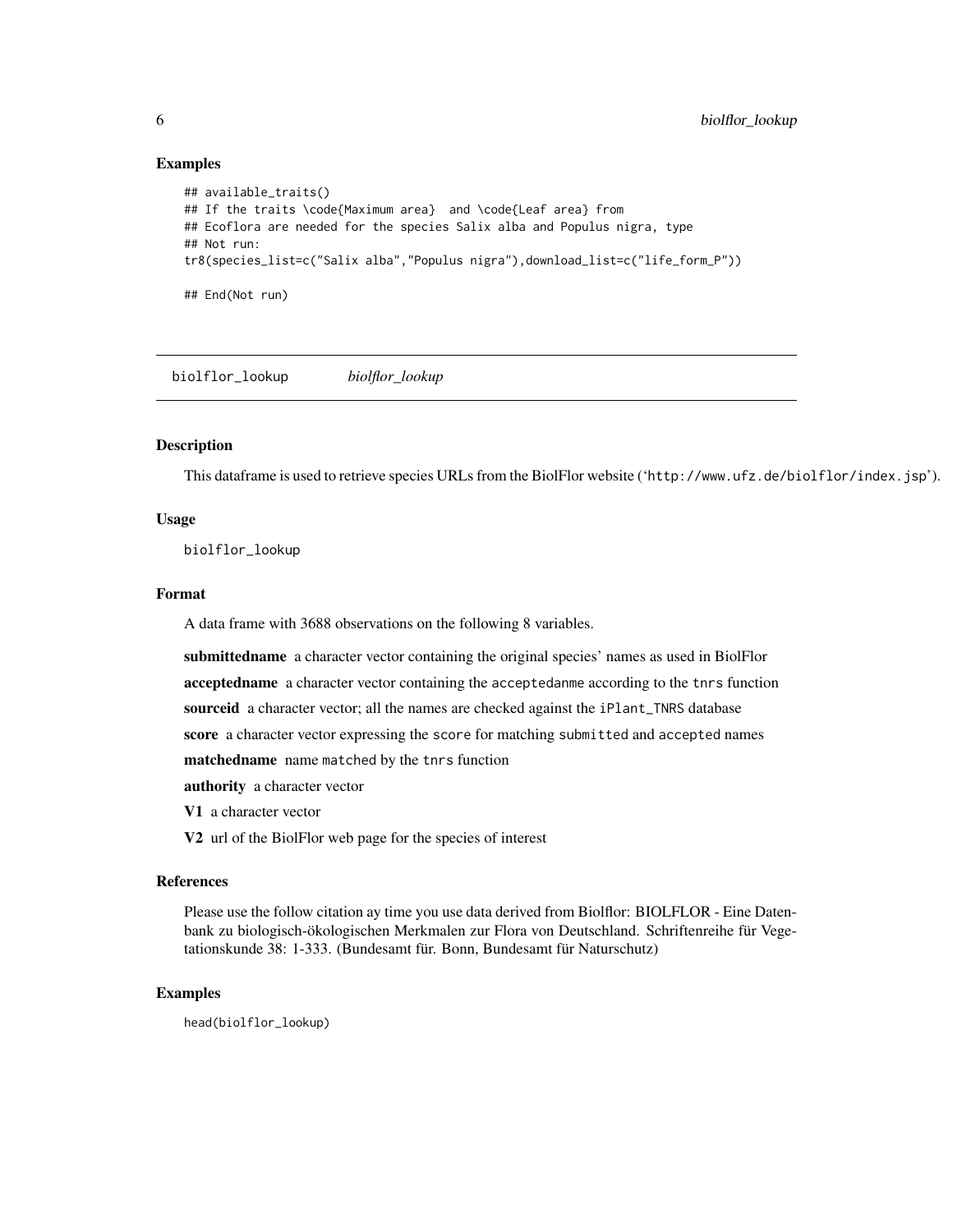#### <span id="page-6-0"></span>**Description**

A list containing a brief description of traits data retrieved by the various databases; it's used as a hash table by some internal  $tr8$  functions.

## Format

Each element contains a key which express the short name for the traits that TR8 can download and to each key a three-elements vector is associated, which contains a shorter code for the trait, a long description of the trait and the reference database

height\_max :c( "h\_max","Maximum height","Ecoflora") height\_min :c( "h\_min","Minimum height","Ecoflora") leaf\_area :c( "le\_area","Leaf area","Ecoflora") leaf longevity :c( "le\_long", "Leaf longevity", "Ecoflora") Photosynthetic\_pathway :c( "phot\_path", "Photosynthetic pathway", "Ecoflora") life\_form :c( "li\_form","Life form","Ecoflora") **Vegetative reprod method** :c("reprod meth","Vegetative reprod method","Ecoflora") Flowering\_earliest\_month :c("flw\_early","Flowering earliest month","Ecoflora") Flowering\_latest\_month :c( "flw\_late","Flowering latest month","Ecoflora") Pollen\_vector :c( "poll\_vect", "Pollen vector", "Ecoflora") Seed\_weight\_mean :c( "seed\_wght","Seed weight mean","Ecoflora") Method of propagation :c( "propag", "Method of propagation", "Ecoflora") Ellenberg\_light\_Eco :c( "ell\_light\_uk","Ellenberg light","Ecoflora") Ellenberg\_moisture\_Eco :c( "ell\_moist\_uk","Ellenberg moisture","Ecoflora") Ellenberg\_pH\_Eco :c( "ell\_pH\_uk","Ellenberg pH","Ecoflora") Ellenberg\_nitrogen\_Eco :c( "ell\_N","Ellenberg nitrogen","Ecoflora") Ellenberg\_salt\_Eco :c( "ell\_S","Ellenberg salt","Ecoflora") age\_of\_first\_flowering :c( "age\_first\_flowering","Age of first flowering","LEDA") branching :c( "branching","Branching","LEDA") bud\_bank\_seasonality\_soil c( "bud\_bank\_seasonality\_soil","Bud bank seasonality at soil level","LEDA") buoyancy :c( "buoyancy","Buoyancy","LEDA") canopy\_height :c( "canopy\_height","Mean canopy height","LEDA") dispersal :c( "dispersal","Dispersal type","LEDA") leaf\_distribution :c( "leaf\_distribution","Leaf distribution along the stem","LEDA") leaf\_dmc :c( "leaf\_dmc","Leaf dry matter content ","LEDA")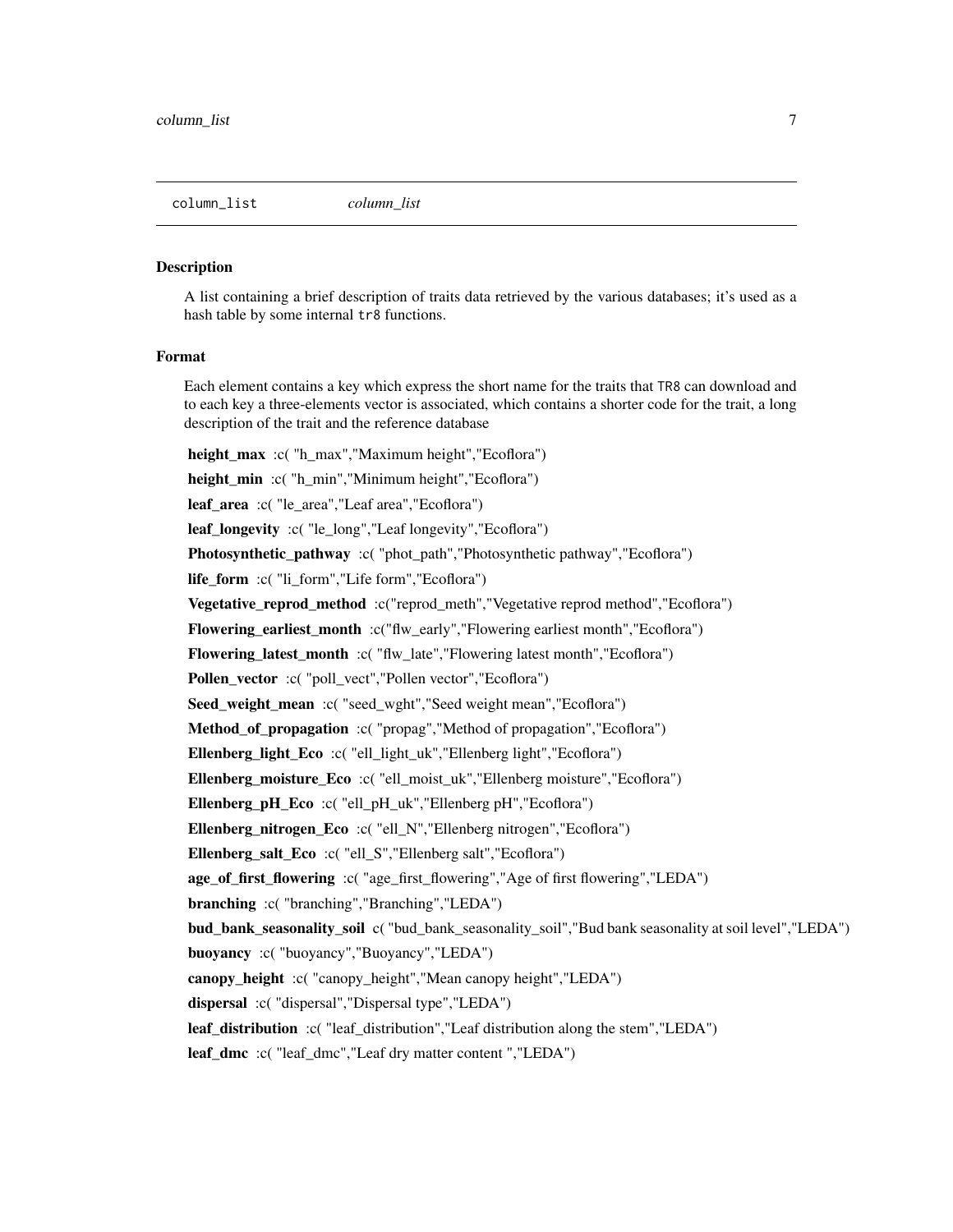8 column\_list column column column column column column column column column column column column column column

leaf\_mass :c( "leaf\_mass","Leaf mass","LEDA") leaf\_size :c( "leaf\_size","Leaf size","LEDA") dispersal\_morphology :c( "dispersal\_morphology","Dispersal morphology","LEDA") growth\_form :c( "growth\_form","Growth form","LEDA") life\_span :c( "life\_span","Life span","LEDA") releasing height :c( "releasing height", "Releasing height", "LEDA") sbank :c( "sbank","Seed bank","LEDA") seed\_mass :c( "seed\_mass","Seed mass","LEDA") shoot growth form :c( "shoot growth form", "Shoot growth form", "LEDA") seed\_number\_per\_shoot :c( "seed\_number\_per\_shoot","Seed number per shoot","LEDA") woodiness :c( "woodiness","Woodiness","LEDA") terminal\_velocity :c( "terminal\_velocity","Terminal velocity","LEDA") Life form :c( "li\_form\_B","Life form","BiolFlor") Life span :c( "li\_span","Life span","BiolFlor") Rosettes :c( "ros","Rosettes","BiolFlor") Type of reproduction :c( "reprod\_B","Type of reproduction","BiolFlor") Strategy type :c( "strategy","Strategy type","BiolFlor") Pollen vector :c( "poll\_vect\_B", "Pollen vector", "BiolFlor") L :c( "ell\_L\_it","Ellenberg value for light in Italy","Pignatti") T :c( "ell\_T\_it","Ellenberg value for temperature in Italy","Pignatti") C :c( "ell\_C\_it","Ellenberg value for continentality in Italy","Pignatti") U :c( "ell\_U\_it","Ellenberg value for humidity in Italy","Pignatti") R :c( "ell\_R\_it","Ellenberg value for soil reaction in Italy","Pignatti") N :c( "ell\_N\_it","Ellenberg value for nitrogen in Italy","Pignatti") S :c( "ell\_S\_it","Ellenberg value for salinity in Italy","Pignatti") life\_form\_P :c( "life\_form\_P","Life form for Italian Flora","Pignatti") corotipo :c( "distribution\_p","Distributions of species for the Italian Flora","Pignatti") IT\_beg\_flow :c( "IT\_beg\_flow","Beginning of flowering in Italy","Pignatti") IT\_end\_flow :c( "IT\_end\_flow","End of flowering in Italy","Pignatti") Myco\_infection :c( "Myco\_infection","Infection of AMF according to Akhmetzhanova et al.","AMF") MycoFlor :c( "MycoFlor","Infection of AMF according to MycoFlor","AMF") inflorescence\_fr :c( "inflorescence\_fr","Type of inflorescence","Catminat") sex\_reprod\_fr :c( "sex\_reprod\_fr","Type of sexual reproduction","Catminat") poll\_vect\_fr :c( "poll\_vect\_fr","Pollen vector","Catminat") fruit\_type\_fr :c( "fruit\_type\_fr","Type of fruit","Catminat") dissemination fr :c( "dissemination fr", "Type of dissemination", "Catminat") flower\_colour\_fr :c( "flower\_colour\_fr","Flower colour","Catminat")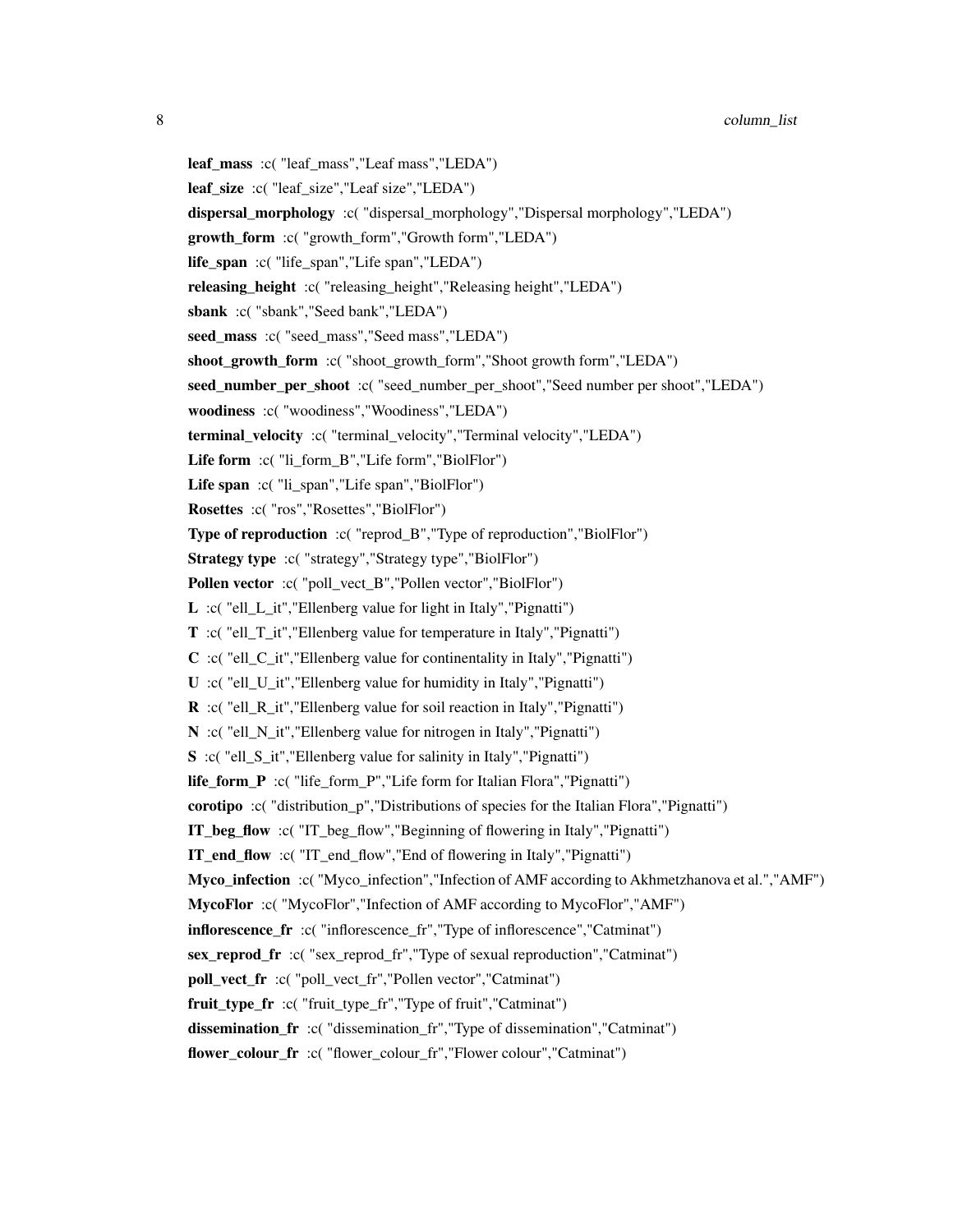ell\_L\_fr :c( "ell\_L\_fr","Ellenberg values for Light","Catminat") ell\_T\_fr :c( "ell\_T\_fr","Ellenberg values for temperature","Catminat") ell\_C\_fr :c( "ell\_C\_fr","Ellenberg values for continentality","Catminat") ell\_U\_atm\_fr :c( "ell\_U\_atm\_fr","Ellenberg values for atmospheric moisture","Catminat") ell\_U\_fr :c( "ell\_U\_fr","Ellenberg values for moisture","Catminat") ell  $R$  fr :c( "ell  $R$  fr", "Ellenberg values for soil reaction", "Catminat") ell\_N\_fr :c( "ell\_N\_fr","Ellenberg values for nitrogen","Catminat") ell\_S\_fr :c( "ell\_S\_fr","Ellenberg values for salt","Catminat") Soil\_texture\_fr :c( "Soil\_texture\_fr","Type of soil texture","Catminat") organic\_matter\_fr :c( "organic\_matter\_fr","Organic matter in the soil","Catminat") beg\_flow\_fr :c( "beg\_flow\_fr", "Beginning of flowering (month)", "Catminat") end flow  $fr :c$  "end flow  $fr$ ", "End of flowering (month)", "Catminat")

# Author(s)

Gionata Bocci <br/>boccigionata@gmail.com>

#### References

#### BiolFlor

Klotz, S., Kühn, I., Durka, W. (eds) (2002). BIOLFLOR - Eine Datenbank zu biologisch-ökologischen Merkmalen zur Flora von Deutschland. Schriftenreihe für Vegetationskunde \*38\*: 1-333. (Bundesamt für. Bonn, Bundesamt für Naturschutz)

# **Ecoflora**

Fitter, A. H. and Peat, H. J. (1994). The Ecological Flora Database, J. Ecol., 82, 415-425. 'http://www.ecoflora.co.uk'

LEDA traitbase Kleyer, M., Bekker, R.M., Knevel, I.C., Bakker, J.P, Thompson, K., Sonnenschein, M., Poschlod, P., Van Groenendael, J.M., Klimes, L., Klimesova, J., Klotz, S., Rusch, G.M., Hermy, M., Adriaens, D., Boedeltje, G., Bossuyt, B., Dannemann, A., Endels, P., Götzenberger, L., Hodgson, J.G., Jackel, A-K., Kühn, I., Kunzmann, D., Ozinga, W.A., Römermann, C., Stadler, M., Schlegelmilch, J., Steendam, H.J., Tackenberg, O., Wilmann, B., Cornelissen, J.H.C., Eriksson, O., Garnier, E., Peco, B. (2008). The LEDA Traitbase: A database of life-history traits of Northwest European flora. Journal of Ecology 96: 1266-1274.

#### Akhmetzhanova et al, 2012

Akhmetzhanova, A.A, Soudzilovskaia, N.A., Onipchenko, V.G., Cornwell, W. K., Agafonov, V. A., Selivanov, I.A., and Cornelissen, J. H. C. (2012): A rediscovered treasure: mycorrhizal intensity database for 3000 vascular plants species across the former Soviet Union. Ecology 93:689. URL: http://esapubs.org/Archive/ecol/E093/059/default.htm

# Pignatti et al., 2005

Pignatti, S., Menegoni, P., Pietrosanti, S. (2005). Biondicazione attraverso le piante vascolari. Valori di indicazione secondo Ellenberg (Zeigerwerte) per le specie della Flora d'Italia. Braun-Blanquetia 39, Camerino, pp. 97.

# Julve, 1998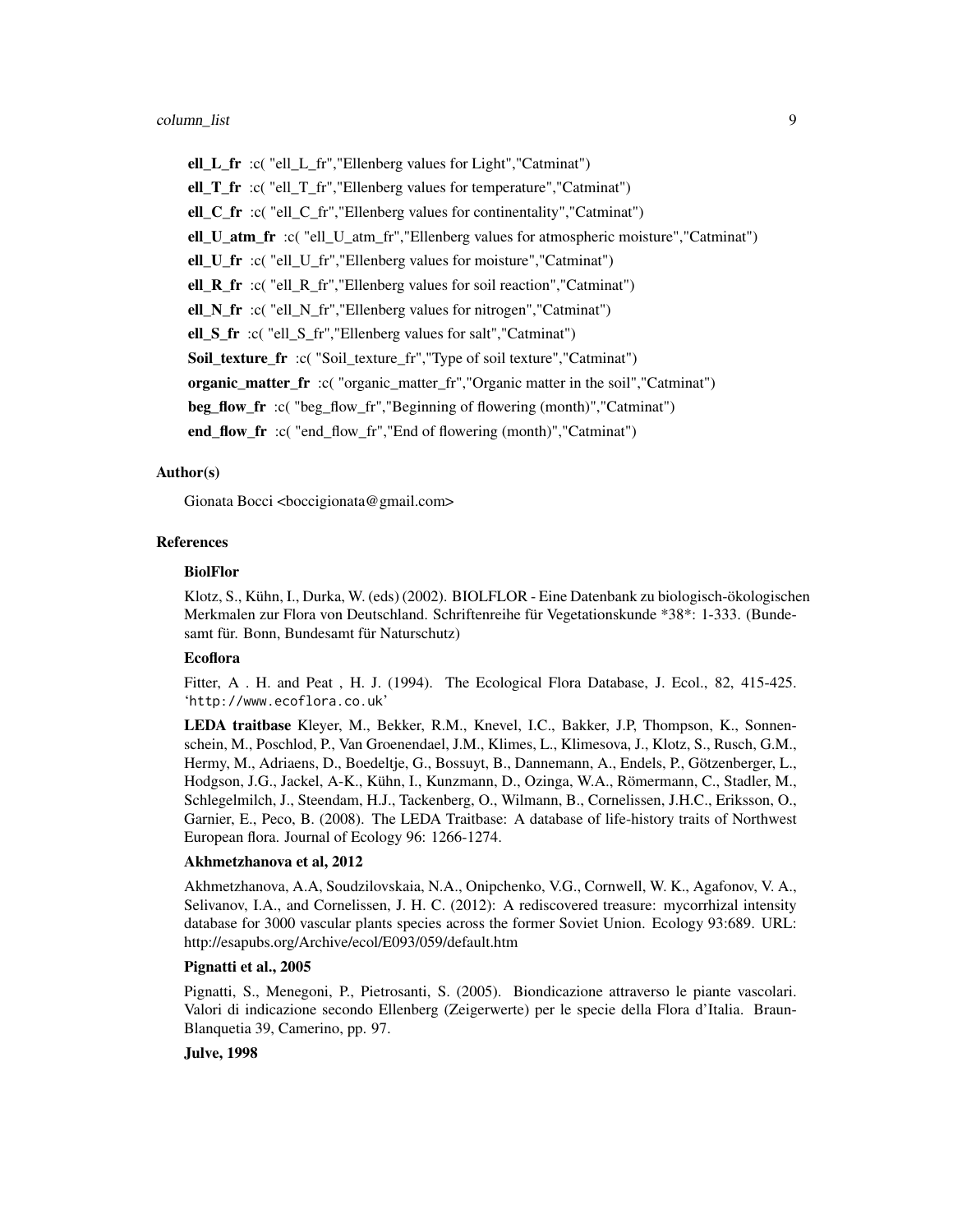<span id="page-9-0"></span>Julve, P., 1998 ff. - Baseflor. Index botanique, écologique et chorologique de la flore de France. Version : 26 November 2014 . URL: http://perso.wanadoo.fr/philippe.julve/catminat.htm

# BROT

Paula S, Arianoutsou M, Kazanis D, Tavsanoglu Ç, Lloret F, Buhk C, Ojeda F, Luna B, Moreno JM, Rodrigo A, Espelta JM, Palacio S, Fernández-Santos B, Fernandes PM, and Pausas JG. 2009. Fire-related traits for plant species of the Mediterranean Basin. Ecology 90: 1420.

# AND

Paula S. & Pausas J.G. 2013. BROT: a plant trait database for Mediterranean Basin species. Version 2013.06. URL: http://www.uv.es/jgpausas/brot.htm

#### Examples

## inspect the structure of the list str(column\_list)

ECOFLORA\_df *ECOFLORA\_df: local lookup table for Ecoflora species' url(s)*

#### **Description**

This dataset is not ment to be directly accessed by the final user. It is imported by the ecoflora() function to extrapolate the correct URL for each species of interest and download the corresponding functional traits. This dataset is used as a lookup table from the ecoflora() function.

# Format

A data frame containing URL for the species contained in the Ecoflora web database.

species a vector containing the species names as defined on Ecoflora website web\_link a character vector containing the URL of each species trait web page acceptedname a character vector containing the accepted name according to TNRS sourceid a character vector containing the source used by the taxize:: tnrs function score a numeric vector containing the score obtained by taxize:: tnrs function matchedname a character vector containing the matched names by taxize:: tnrs uri a character vector containing Ecoflora-URL for each species

# References

Please alwasy cite the database according to:

Fitter, A. H. and Peat, H. J., 1994, The Ecological Flora Database, J. Ecol., 82, 415-425.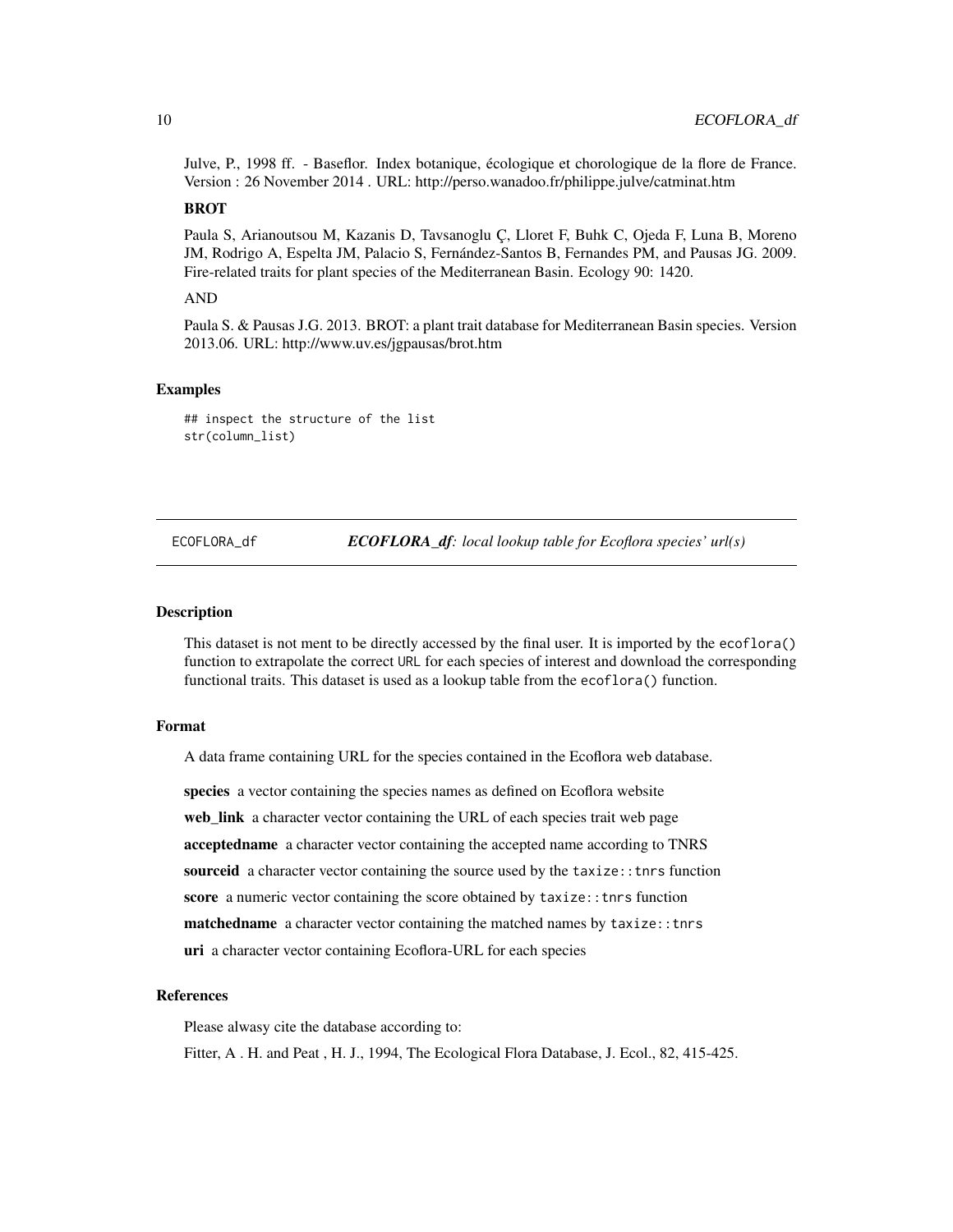# <span id="page-10-0"></span>imkerbond\_check 11

### Examples

## observe the data for the first few species ## Not run: head(ECOFLORA\_df)

## End(Not run)

imkerbond\_check *Set of plant species names to be corrected.*

# Description

imkerbond\_check defines a list containg pairs in the form *original plant species names in the retrieved data* = *corrected names*. This list is used from the *tr8* function to correct the wrong plant species names found in the original dataset retrieved from the 'http://users.telenet.be/imkerbondzoersel/bijenplan website.

# Format

The format is: a list of pairs of plant species names, each pair contains the original name and the corrected name.

#### References

'http://users.telenet.be/imkerbondzoersel/bijenplanten.html'

# Examples

## observe the sructure of the dataset str(imkerbond\_check)

leda\_download\_to\_local\_directory

*A utility to download a local copy of the LEDA data files.*

# Description

Allows the user to retrieve the data files from the LEDA Traitbase website, merge them in a single R dataset and store the result in a local file; this file could be then used whenever the tr8() function is used in order to speed up the process of retrieving traits data.

# Usage

leda\_download\_to\_local\_directory(directory)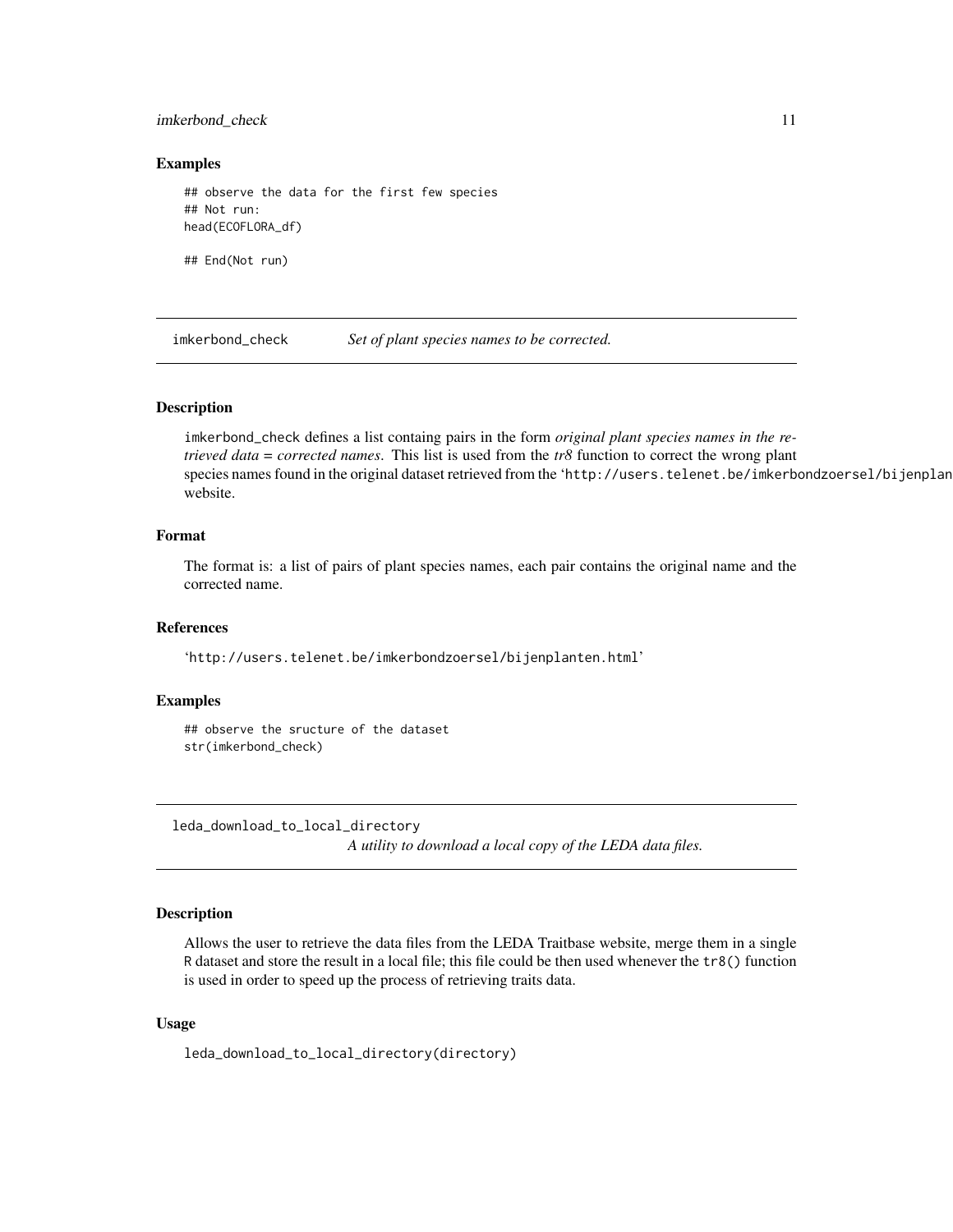#### <span id="page-11-0"></span>Arguments

directory is the directory where the downloaded data will be stored (in order to be used in future R sessions); default is NULL.

# Details

The function uses a GUI created via the gWidgets package, to let the user select a folder where the datasets has to be stored.

#### Value

The function save a local copy of LEDA data in a file called leda\_database.Rda

#### Author(s)

Gionata Bocci <br/> <br/>boccigionata@gmail.com>

# References

Kleyer, M., Bekker, R.M., Knevel, I.C., Bakker, J.P, Thompson, K., Sonnenschein, M., Poschlod, P., Van Groenendael, J.M., Klimes, L., Klimesova, J., Klotz, S., Rusch, G.M., Hermy, M., Adriaens, D., Boedeltje, G., Bossuyt, B., Dannemann, A., Endels, P., Götzenberger, L., Hodgson, J.G., Jackel, A-K., Kühn, I., Kunzmann, D., Ozinga, W.A., Römermann, C., Stadler, M., Schlegelmilch, J., Steendam, H.J., Tackenberg, O., Wilmann, B., Corneliss n, J.H.C., Eriksson, O., Garnier, E., Peco, B. (2008): The LEDA Traitbase: A database of life-history traits of Northwest European flora. Journal of Ecology 96:1266-1274. ' http://www.leda-traitbase.org/LEDAportal/data\_files.jsp'

leda\_fc *leda\_fc*

#### Description

Downloads the mean floating capacity values from LEDA traitbase.

#### Usage

```
leda_fc(species_list)
```
# Arguments

species\_list a vector of plant species names

#### Value

Returns a dataframe where for each plant species (row) mean values of Floating Capacity are reported - if present in the LEDA database - for each category of dispersal type.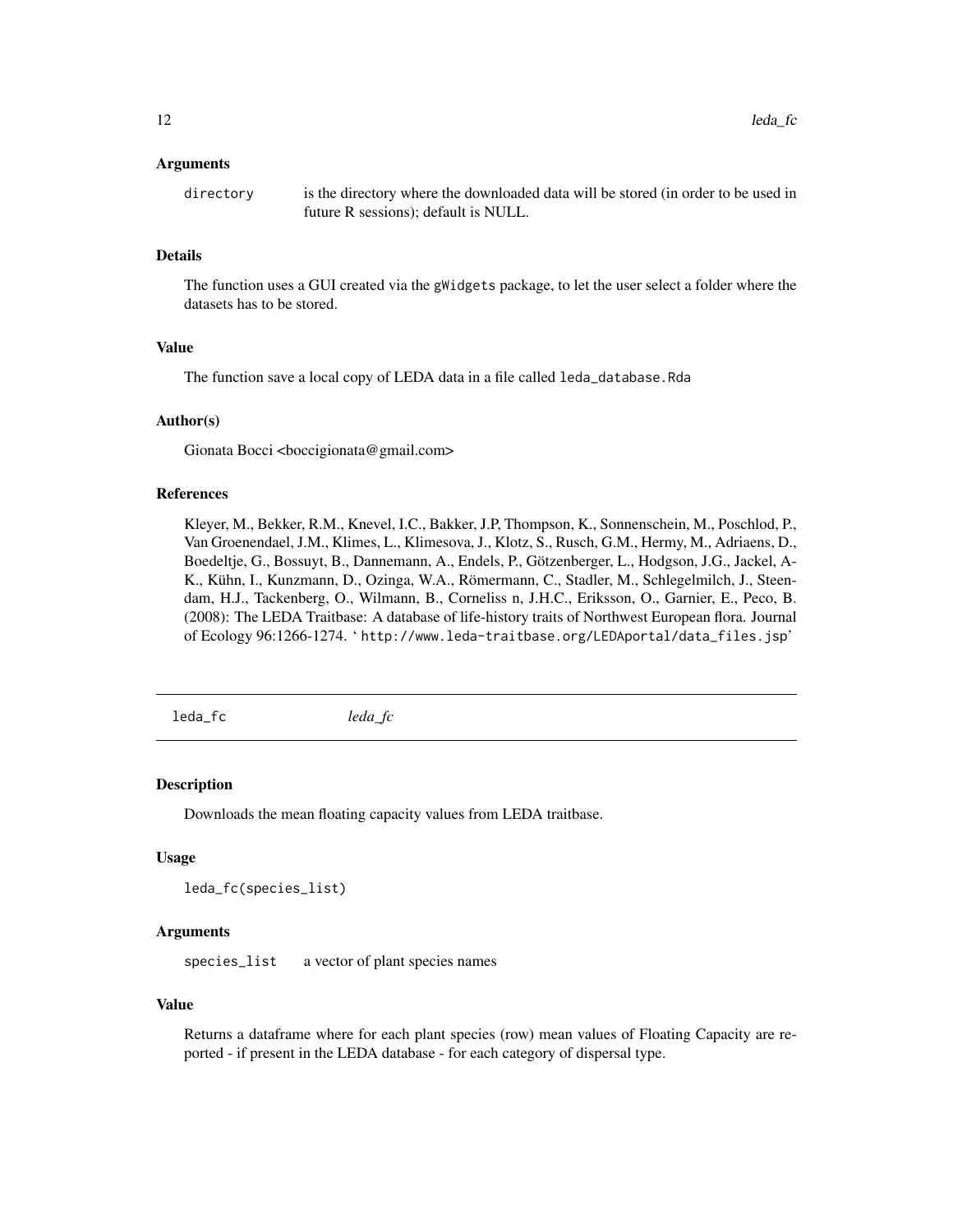# <span id="page-12-0"></span>leda\_lookup 13

# Author(s)

Gionata Bocci <br/> <br/>boccigionata@gmail.com>

#### **References**

Kleyer, M., Bekker, R.M., Knevel, I.C., Bakker, J.P, Thompson, K., Sonnenschein, M., Poschlod, P., Van Groenendael, J.M., Klimes, L., Klimesova, J., Klotz, S., Rusch, G.M., Hermy, M., Adriaens, D., Boedeltje, G., Bossuyt, B., Dannemann, A., Endels, P., Götzenberger, L., Hodgson, J.G., Jackel, A-K., Kühn, I., Kunzmann, D., Ozinga, W.A., Römermann, C., Stadler, M., Schlegelmilch, J., Steendam, H.J., Tackenberg, O., Wilmann, B., Corneliss n, J.H.C., Eriksson, O., Garnier, E., Peco, B. (2008): The LEDA Traitbase: A database of life-history traits of Northwest European flora. Journal of Ecology 96:1266-1274. ' http://www.leda-traitbase.org/LEDAportal/data\_files.jsp'

# See Also

 $tr8()$ 

leda\_lookup *List with reference variables needed to download traits from LEDA Traitbase*

#### Description

Contains useful references for the LEDA Traitbase: these data are used by the TR8 package to find URLs of the different .txt files containing the raw data.

#### Usage

data(leda\_lookup)

#### Format

Each element contains a key which express the short name for the traits of interest (to be retrieved from the LEDA Traitbase), to each key a four-elements vector is associated, which contains the name of the .txt files hosted at the LEDA website which containts the trait data, a int which expresses the number of rows to be skipped when reading the txt file, a longer code for the trait, a short code for the trait.

age\_of\_first\_flowering branching bud\_bank\_seasonality\_soil buoyancy canopy\_height dispersal leaf\_distribution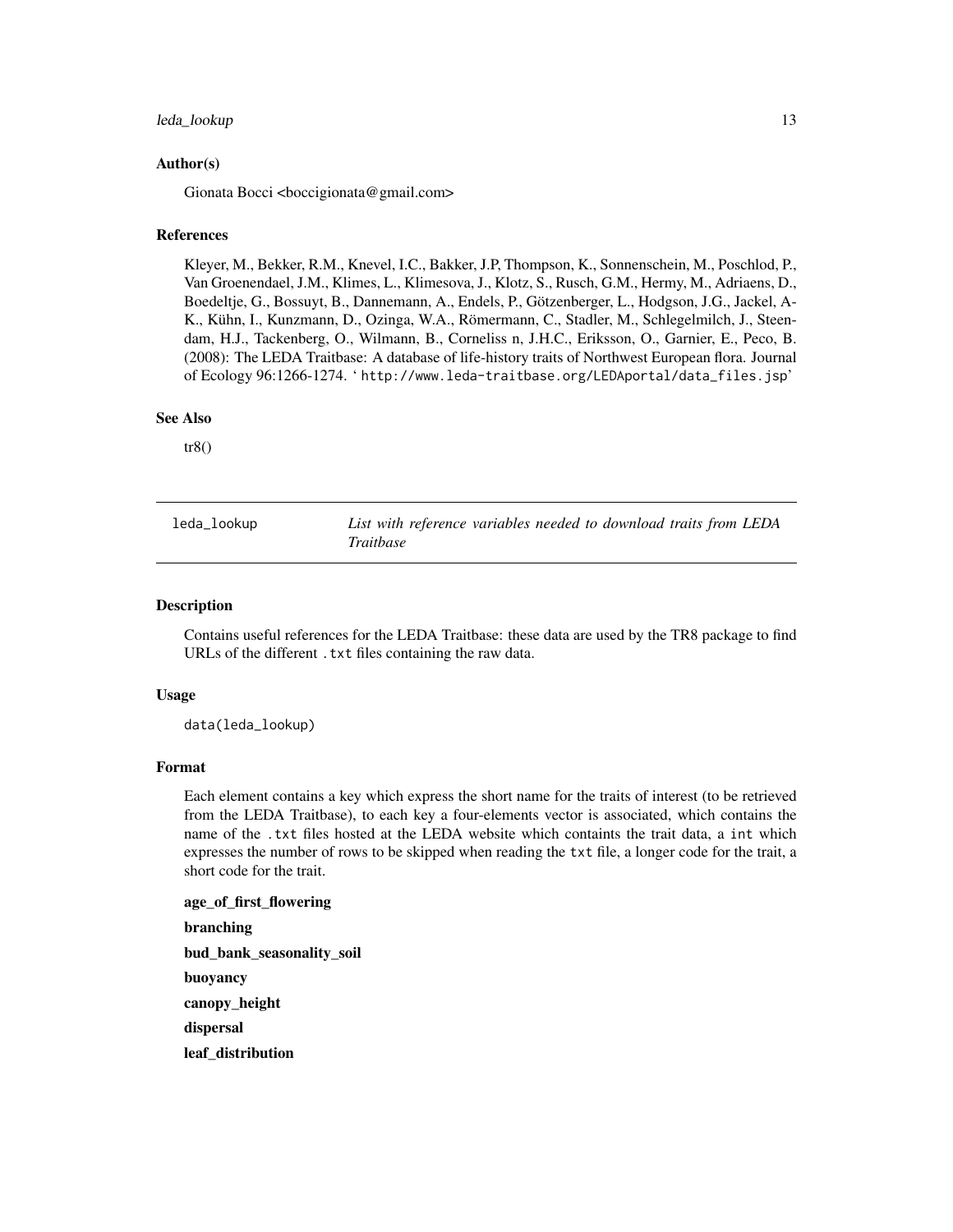leaf\_dmc leaf\_mass leaf\_size dispersal\_morphology growth\_form life\_span releasing\_height sbank seed\_mass shoot\_growth\_form seed\_number\_per\_shoot woodiness terminal\_velocity

# Source

'http://www.leda-traitbase.org/LEDAportal/citation.jsp'

#### References

Please cite the following reference any time you use data retrieved from the LEDA traitbase:

Kleyer, M., Bekker, R.M., Knevel, I.C., Bakker, J.P, Thompson, K., Sonnenschein, M., Poschlod, P., Van Groenendael, J.M., Klimes, L., Klimesova, J., Klotz, S., Rusch, G.M., Hermy, M., Adriaens, D., Boedeltje, G., Bossuyt, B., Dannemann, A., Endels, P., Götzenberger, L., Hodgson, J.G., Jackel, A-K., Kühn, I., Kunzmann, D., Ozinga, W.A., Römermann, C., Stadler, M., Schlegelmilch, J., Steendam, H.J., Tackenberg, O., Wilmann, B., Cornelissen, J.H.C., Eriksson, O., Garnier, E., Peco, B. (2008): The LEDA Traitbase: A database of life-history traits of Northwest European flora. Journal of Ecology 96: 1266-1274.

# Examples

head(leda\_lookup)

list\_of\_traits\_Biolflor *list\_of\_traits\_Biolflor*

# Description

a vector containing traits that can be downloaded from Biolflor

# Format

A vector of plant traits

<span id="page-13-0"></span>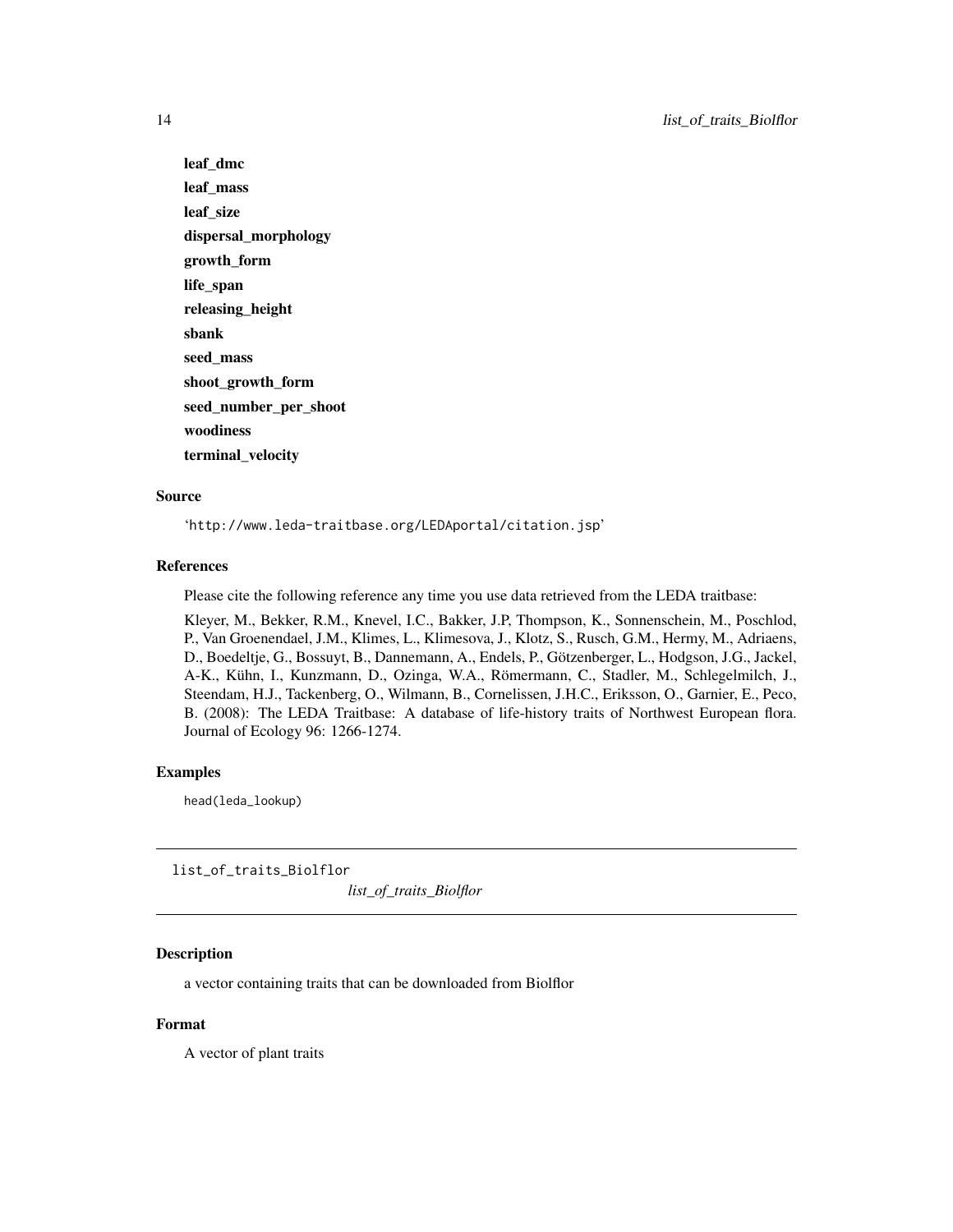# <span id="page-14-0"></span>local\_storage 15

# Author(s)

Gionata Bocci <br/> <br/>boccigionata@gmail.com>

#### References

Please use the follow citation ay time you use data derived from Biolflor:

Klotz, S., Kühn, I., Durka, W. (eds) (2002). BIOLFLOR - Eine Datenbank zu biologisch-ökologischen Merkmalen zur Flora von Deutschland. Schriftenreihe für Vegetationskunde \*38\*: 1-333. (Bundesamt für. Bonn, Bundesamt für Naturschutz)

# Examples

## have a look at the first rows of the dataset ##head(list\_of\_traits\_Biolflor)

local\_storage *A utility to storage a local copy of traits data*

#### Description

local\_storage can download traits data from LEDA and Akhmetzhanova databases and store them in a local folder.

# Usage

```
local_storage(db,directory)
```
#### Arguments

| db        | can contain the following values: "AMF" and "LEDA" depending on the database<br>which should be downloaded |
|-----------|------------------------------------------------------------------------------------------------------------|
| directory | the directory where the local Rda files will be stored                                                     |

#### Details

Downloading data from the web is time consuming, thus a local storage of some traits data will speed up future data requests; this is possible for LEDA and Akhmetzhanova databases. The function must be run only once (ideally before running the tr8 function for the first time): thanks to the rappdirs package, the downloaded data will be stored in the directory commonly used for user data (which depends on the Operatim System where R is running). Users can change the destination folder through the directory parameters, passing the full path of the directory to be used by the function.

#### Value

nothing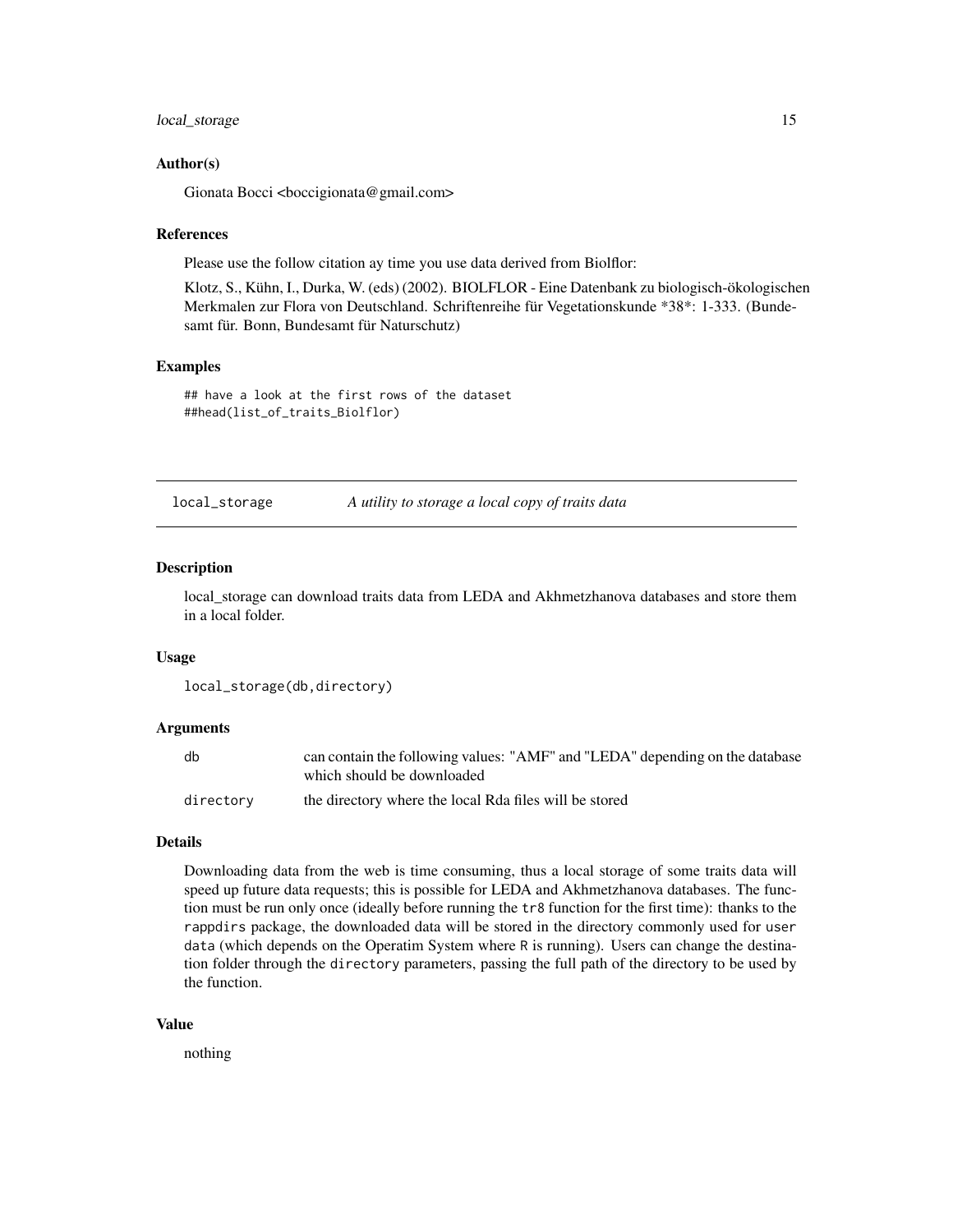<span id="page-15-0"></span>16 pignatti kuning kalendar kan berakhiran pignatti kuning kan berakhiran pignatti kuning kan berakhiran pignatti k

# Author(s)

Gionata Bocci <br/> <br/>boccigionata@gmail.com»

pignatti *pignatti*

# Description

pignatti is a dataframe containing traits data for italian species

# Format

Contains the following traits data about Italian Flora species

Specie.Pignatti : species name in the original dataset

numero : numeric code

codice : numeric code

nome.scientifico : scientific name with authors

forma\_biologica : life form

corotipo : distribution of species

- L : Ellenberg value for light
- T : Ellenberg value for temperature
- C : Ellenberg value for continentality
- U : Ellenberg value for soil humidity
- R : Ellenberg value for soil pH
- N : Ellenberg value for Nutrients in the soil
- S : Ellenberg value for soil salinity

Name.tnrs : species name according to tnrs

# References

Pignatti, S., Menegoni, P., Pietrosanti, S., 2005, Biondicazione attraverso le piante vascolari. Valori di indicazione secondo Ellenberg (Zeigerwerte) per le specie della Flora d'Italia. Braun-Blanquetia 39, Camerino, pp. 97.

# Examples

## inspect the first rows of the dataset head(pignatti)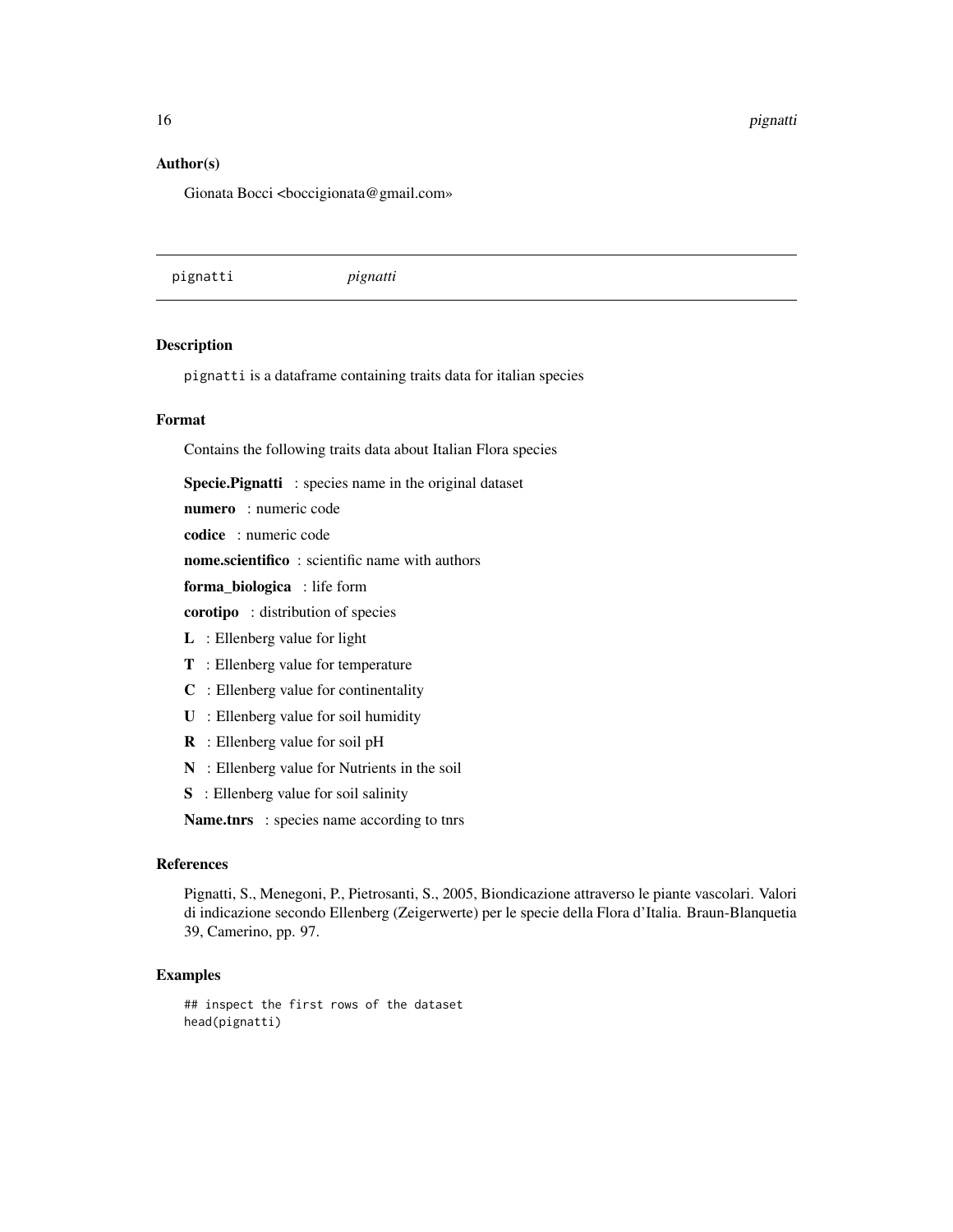<span id="page-16-0"></span>ref\_PLANTS *ref\_PLANTS*

# Description

Contains species names without outhors which correspond to the ones in PLANTS traitbase.

#### Usage

data("ref\_PLANTS")

# Format

Scientific.Name : this is the name used in the original dataset acceptedname the accepted name of the species used obtained using taxize::tnrs score: score for the species names' matching, returned by taxize:: tnrs matchedname : the matched named returned by taxize::tnrs authority : species authors' names Symbol : code used in the original dataset

Synonym.Symbol : code used in the original dataset

# Details

This dataframe is not meant to be managed by users: it serves as a lookup table for the tr8 function in order to speed-up data retrieval

# Source

'http://www.bricol.net/'

# References

'http://www.bricol.net/'

# Examples

data(ref\_PLANTS)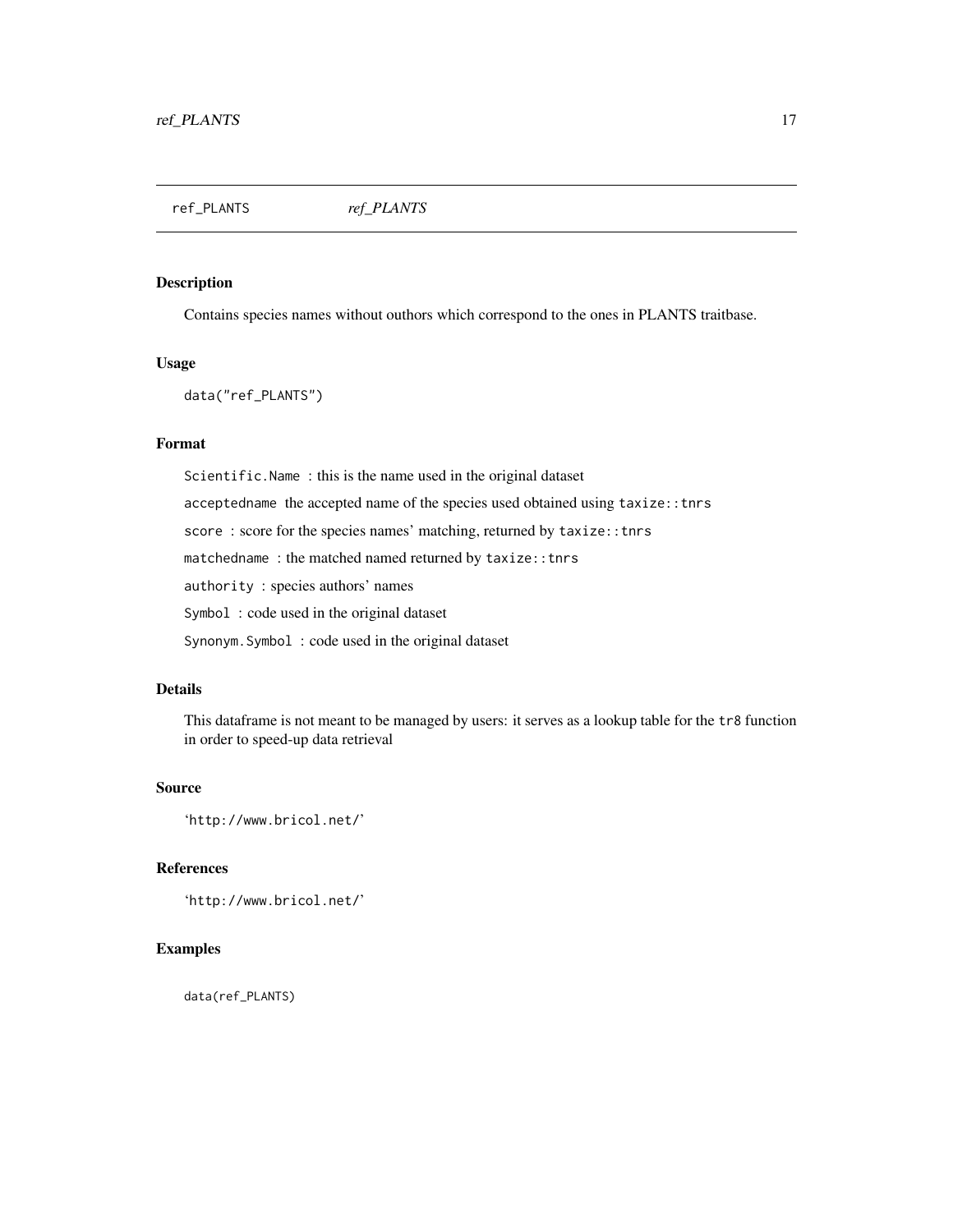<span id="page-17-1"></span><span id="page-17-0"></span>tr8 tr8*: a function for retrieving functional traits data from various databases.*

# Description

tr8 makes internally use of other functions provided by the TR8 package in order to query various databases and provide the user with a dataframe containing traits data for the species of interest. At the moment the following databeses are available:

- Biolflor 'http://www.ufz.de/biolflor/index.jsp'
- Ecological Flora of the British Isles 'http://www.ecoflora.co.uk/'
- LEDA traitbase 'http://www.leda-traitbase.org/LEDAportal/'
- Ellenberg values for Italian Flora
- Mycorrhizal intensity database 'http://esapubs.org/Archive/ecol/E093/059/default.htm'
- MycoFlor 'http://www.esajournals.org/doi/abs/10.1890/12-1700.1'
- Catminat 'http://philippe.julve.pagesperso-orange.fr/catminat.htm'
- BROT 'http://www.uv.es/jgpausas/brot.htm'
- PLANTS 'http://www.bricol.net/'
- Imkerbond Zoersel 'http://users.telenet.be/imkerbondzoersel/'

The function can either be used in an interactive way (i.e. if the gui\_config parameter is set to TRUE, a multi-panel html-GUI will ask users to choose among lists of available traits) or in a noninteractive way (providing the function with a vector containing the short codes of the trait which should be downloaded - in order to have an idea of the available traits and the associated codes to be used for the download\_list, see the available\_traits function).

When the HTML-GUI is being used, the user will have to select the traits of interest from the available lists and then click the "Send request" button and go back to the R console (NB: the browser web page will become inactive; the user will have to take care of closing it).

#### Usage

```
tr8(species_list, download_list = NULL, gui_config = FALSE,synonyms=FALSE,
       catminat_alternatives=FALSE, allow_persistent=NULL)
```
#### **Arguments**

| species_list  | a vector containing names of the plant species for which traits data want to be<br>extracted.                                   |
|---------------|---------------------------------------------------------------------------------------------------------------------------------|
| download_list | a vector containing the short codes of traits which should be downlaoaded (to<br>be used as an alternative to the GUI inerface) |
| gui_config    | if set to TRUE a GUI for selecting traits of interest is shown (default is FALSE)                                               |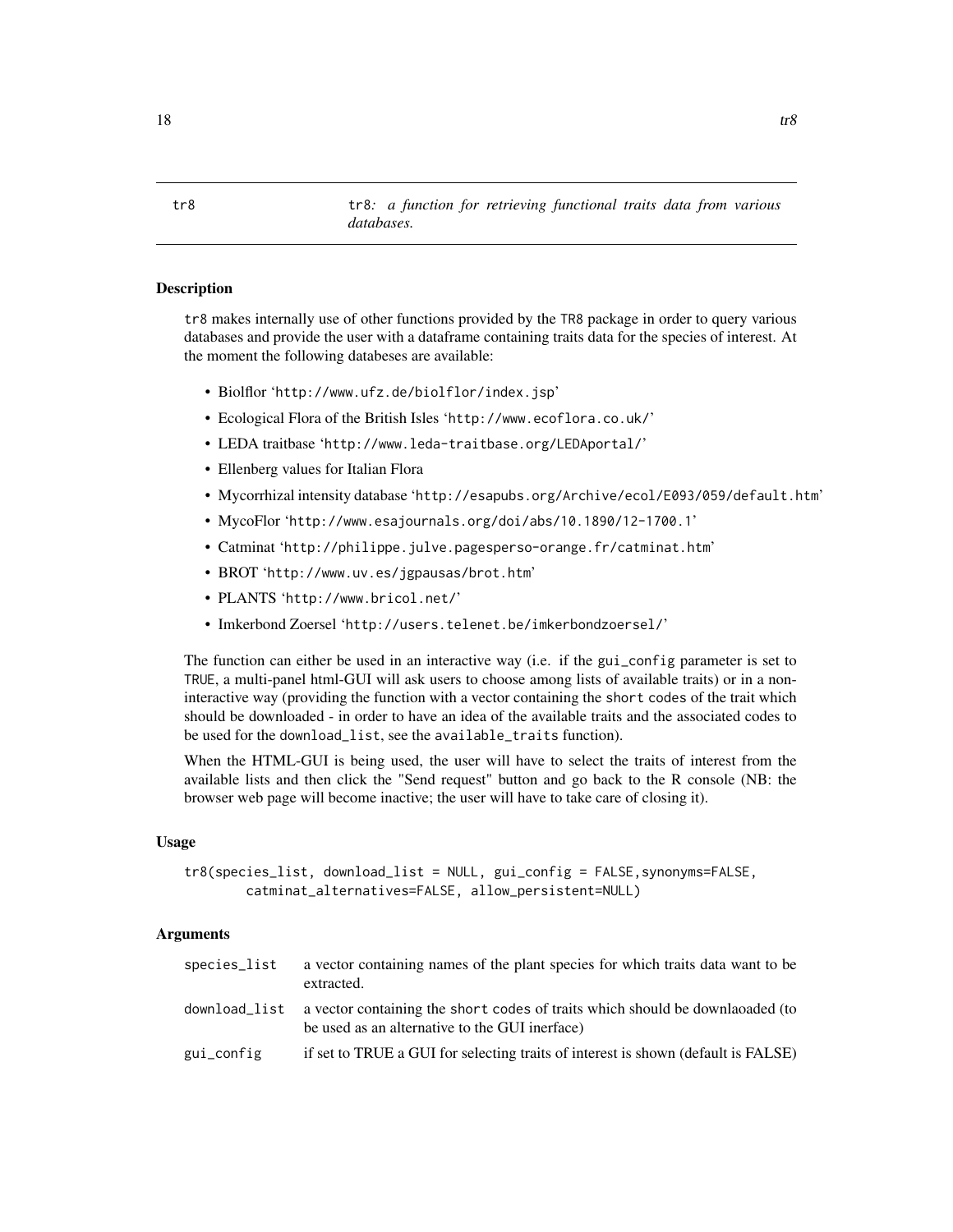synonyms if set to TRUE tr8 will use taxize to find synonyms for the species names provided with the species\_list parameter and will return trait values for all those species; in that case the dataframe contained in the @results slot will have two additional columns called *synonyms* (which contains the synonyms found using tnrs) and another one called *original\_names* which includes the original names provided with species\_list (default is FALSE)

# catminat\_alternatives

if set to TRUE tr8 will search, within the Catminat traitbase, for entries which contain, in their names, the ones in the provided species\_list; e.g. if "Myrtus communis" is included in the species\_list, tr8 will query the following existing entries in Catminat: "Myrtus communis", "Myrtus communis v. communis" and "Myrtus communis v. leucocarpa". (default is FALSE)

#### allow\_persistent

if set to TRUE, tr8 will store retrieved databases from LEDA and Ecoflora into local files to speed up future queries; if FALSE, the downloaded data will be store in a temp directory that will be cleaned up at the end of the session; when NULL (default value), the user will be prompted for a choice between the two options.

## Details

Not all traitbases use the most updated accepted names, thus different traibases may use different names for the same biological entity; it is not easy to find an automatic way to solve this issue, thus users are urged to always check the results provided by the tr8 function. In order to help users, the new version of the function accepts two parameters, synonyms and catminat\_alternative so that data will be retrieved also for species which are not directly requested, but may be of interest for the user (e.g. in Catminat currently there are not traits for "Myrtus communis" but there are some for its subspecies). In this case some careful manual work will be required later in order to select species and traits of interest.

#### Value

An object of class Tr8; the slots @results contains various traits data for the species of interest.

#### Author(s)

Gionata Bocci <br/> <br/>boccigionata@gmail.com>

# References

Please always use the following citations any time you use trait data retrieved with tr8

# BiolFlor

Klotz, S., Kühn, I., Durka, W. (eds) (2002). BIOLFLOR - Eine Datenbank zu biologisch-ökologischen Merkmalen zur Flora von Deutschland. Schriftenreihe für Vegetationskunde \*38\*: 1-333. (Bundesamt für. Bonn, Bundesamt für Naturschutz)

# Ecoflora

Fitter, A. H. and Peat, H. J. (1994). The Ecological Flora Database, J. Ecol., 82, 415-425. 'http://www.ecoflora.co.uk'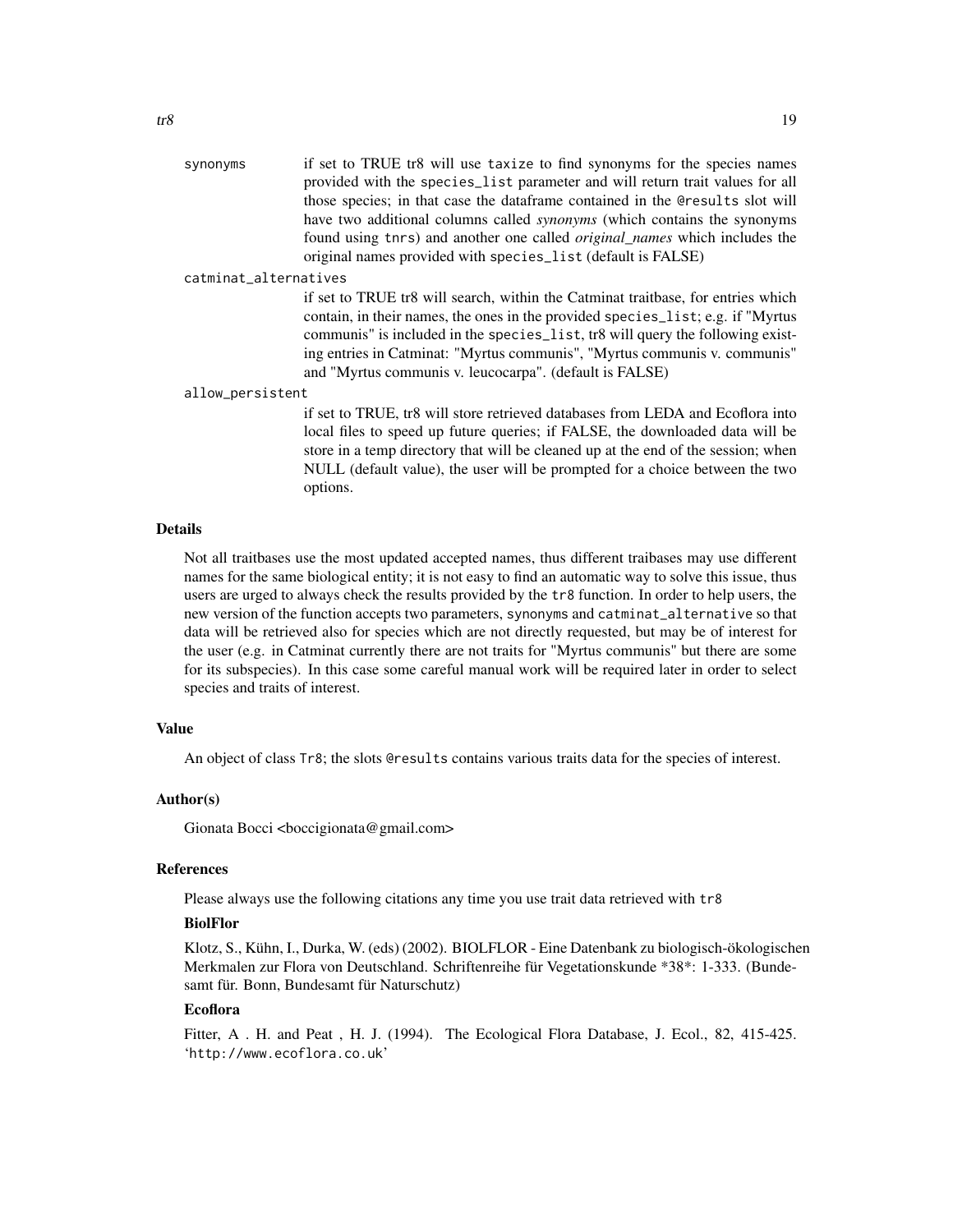LEDA traitbase Kleyer, M., Bekker, R.M., Knevel, I.C., Bakker, J.P, Thompson, K., Sonnenschein, M., Poschlod, P., Van Groenendael, J.M., Klimes, L., Klimesova, J., Klotz, S., Rusch, G.M., Hermy, M., Adriaens, D., Boedeltje, G., Bossuyt, B., Dannemann, A., Endels, P., Götzenberger, L., Hodgson, J.G., Jackel, A-K., Kühn, I., Kunzmann, D., Ozinga, W.A., Römermann, C., Stadler, M., Schlegelmilch, J., Steendam, H.J., Tackenberg, O., Wilmann, B., Cornelissen, J.H.C., Eriksson, O., Garnier, E., Peco, B. (2008). The LEDA Traitbase: A database of life-history traits of Northwest European flora. Journal of Ecology 96: 1266-1274.

# Akhmetzhanova et al, 2012

Akhmetzhanova, A.A, Soudzilovskaia, N.A., Onipchenko, V.G., Cornwell, W. K., Agafonov, V. A., Selivanov, I.A., and Cornelissen, J. H. C. (2012): A rediscovered treasure: mycorrhizal intensity database for 3000 vascular plants species across the former Soviet Union. Ecology 93:689. 'http://esapubs.org/Archive/ecol/E093/059/default.htm'

# Pignatti et al., 2005

Pignatti, S., Menegoni, P., Pietrosanti, S. (2005). Biondicazione attraverso le piante vascolari. Valori di indicazione secondo Ellenberg (Zeigerwerte) per le specie della Flora d'Italia. Braun-Blanquetia 39, Camerino, pp. 97.

# MycoFlor

Mycorrhizas in the Central European flora: relationships with plant life history traits and ecology Stefan Hempel, Lars Götzenberger, Ingolf Kühn, Stefan G. Michalski, Matthias C. Rillig, Martin Zobel, and Mari Moora Ecology 2013 94:6, 1389-1399

# Catminat

Julve, P., 1998 ff. - Baseflor. Index botanique, écologique et chorologique de la flore de France. Version : 26 November 2014. http://perso.wanadoo.fr/philippe.julve/catminat.htm

# **BROT**

Paula S, Arianoutsou M, Kazanis D, Tavsanoglu Ç, Lloret F, Buhk C, Ojeda F, Luna B, Moreno JM, Rodrigo A, Espelta JM, Palacio S, Fernández-Santos B, Fernandes PM, and Pausas JG. 2009. Fire-related traits for plant species of the Mediterranean Basin. Ecology 90: 1420.

# AND

Paula S. & Pausas J.G. 2013. BROT: a plant trait database for Mediterranean Basin species. Version 2013.06. URL: http://www.uv.es/jgpausas/brot.htm

# PLANTS

Green, W. (2009) USDA PLANTS Compilation, version 1, 09-02-02.

Pignatti S., Menegoni P., Pietrosanti S., 2005, Biondicazione attraverso le piante vascolari. Valori di indicazione secondo Ellenberg (Zeigerwerte) per le specie della Flora d'Italia. Braun-Blanquetia 39, Camerino, pp. 97.

# See Also

bib()

# Examples

## Not run: ## download some trait data for Abies alba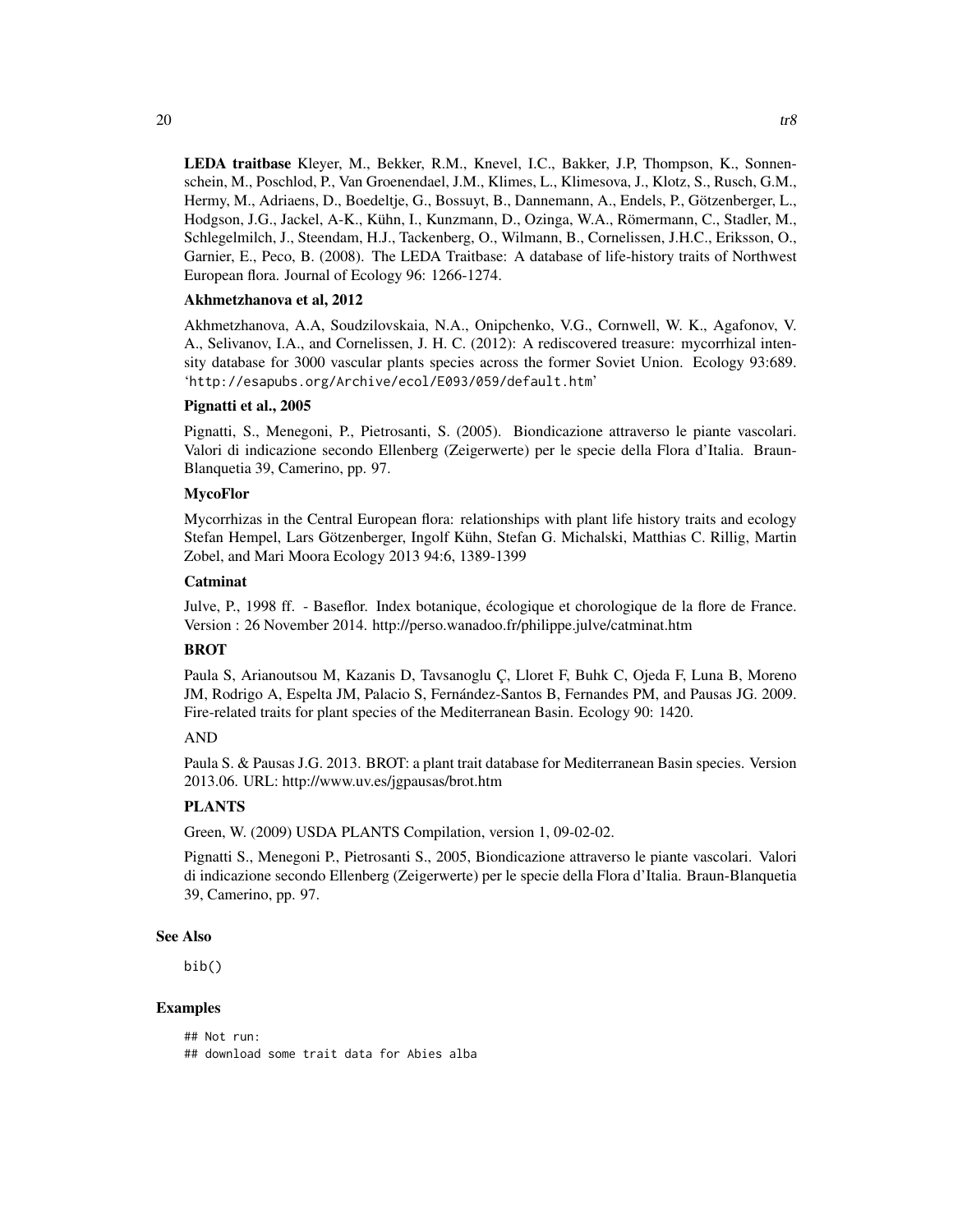#### <span id="page-20-0"></span>Tr8-class 21

My\_traits<-tr8(species\_list=c("Abies alba"),download\_list=c("life\_form\_P"),allow\_persistent=TRUE) ## End(Not run)

Tr8-class *Class* "Tr8"

#### Description

Class Tr8 is used as a "containter" for all other functions and classes needed to download traits data from various databases

#### Objects from the Class

Objects can be created by calls of the form new("Tr8",...).

#### Slots

species\_list: Object of class "vector" list of species for which traits data are to be searched

results: Object of class "data.frame" dataframe containing scraped traits

not\_valid: Object of class "vector" species whose name were not present in the Ecoflora database

double\_names: Object of class "vector" species for which more than one name was found

# Methods

bib signature(.Object = "Tr8"): method to get bibliographic references for the downloaded data

issues signature(.Object = "Tr8"): method to underline 'problematic' species

- extract\_traits signature(object = "Tr8"): method to extract the object@results dataframe from a Tr8 object
- lookup signature(.Object = "Tr8"): a method to show brief reference for the downloaded data
- issues signature(.Object = "Tr8"): method to print species names for which data retrieval was problematic (e.g. double entries in remote databases).

#### Note

Additional datasets may be added in future.

# Author(s)

Gionata Bocci <br />boccigionata@gmail.com>

# See Also

[tr8](#page-17-1)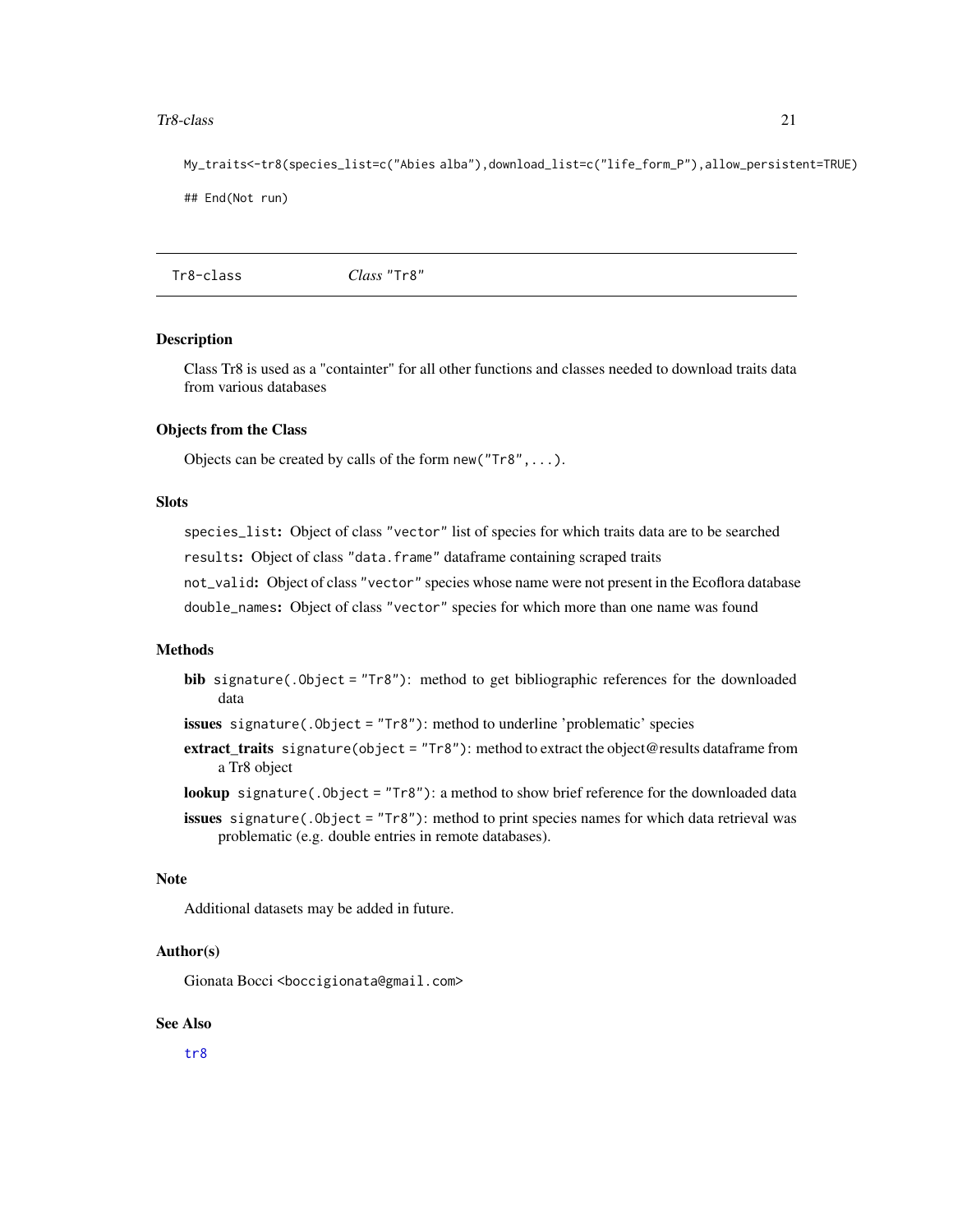# Examples

```
## Not run:
## the bib() methods let the user have the exact
## bibliographic citations to be used for the
## retrieved data
## download some trait data for Abies alba
My_traits<-tr8(species_list=c("Abies alba"),download_list=c("life_form_P"))
## See what citations should be used for the data
## bib(My_traits)
## to see a short explanation for the codes used to identify
## the traits use lookup()
lookup(My_traits)
## End(Not run)
```
tr8\_config tr8\_config *a GUI to configure TR8 package.*

# Description

This function will make a simple GUI appear which contains a tab for each trait database: the user can choose which traits should be downloaded by the tr8 function.

# Usage

tr8\_config()

#### Value

Returns a list containing the selected traits for each source of information

# Author(s)

Gionata Bocci <br/> <br/>boccigionata@gmail.com>

#### See Also

tr8()

<span id="page-21-0"></span>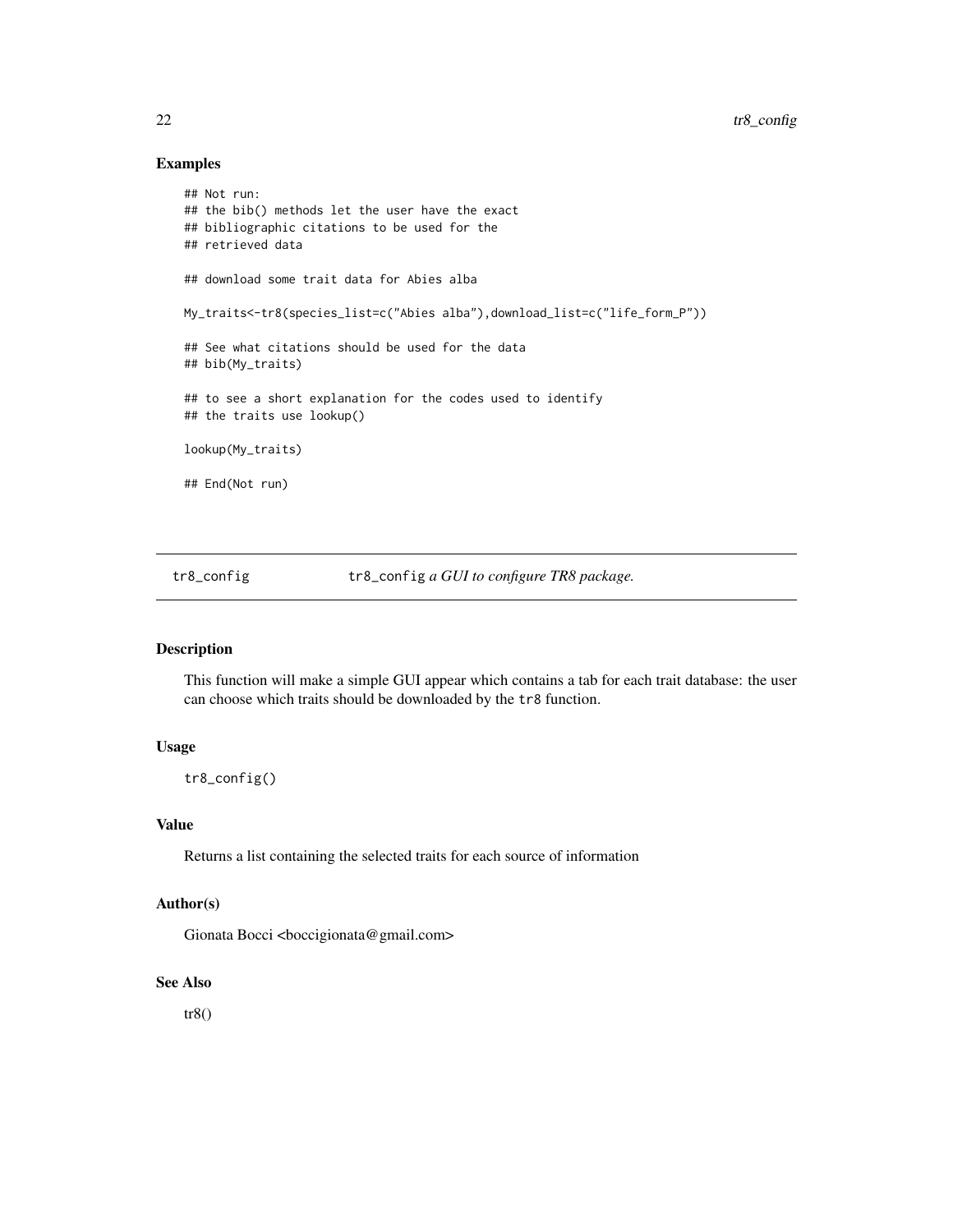#### <span id="page-22-0"></span>Description

For some traitbases tr8 uses lookup-tables which contain URLs of the species of interest; some of the traitbases queried by tr8 are uploaded from time to time thus the function may be unable to retrieve traits data for the most recently uploaded species. This function allows the user to refresh some of these lookup tables. BEWARE: this function takes a long time to run (nearly 20 minutes are required - on a fast connection - for retrieving lookup tables for BiolFlor).

#### Usage

tr8\_setup()

# Details

At the moment BiolFlor and Ecoflora lookup tables are re-generated by this function.

# Value

The values does not return anythis useful for the user; it's used for its side effects, i.e. it stores the retrieved lookup table in one directory for later use from the tr8 function.

# Warning

The function takes a lot to run; I suggest to run it just at your first installation of the TR8 package.

### Author(s)

Gionata Bocci <br/> <br/>boccigionata@gmail.com>

# Examples

```
## Not run:
tr8_setup()
```
## End(Not run)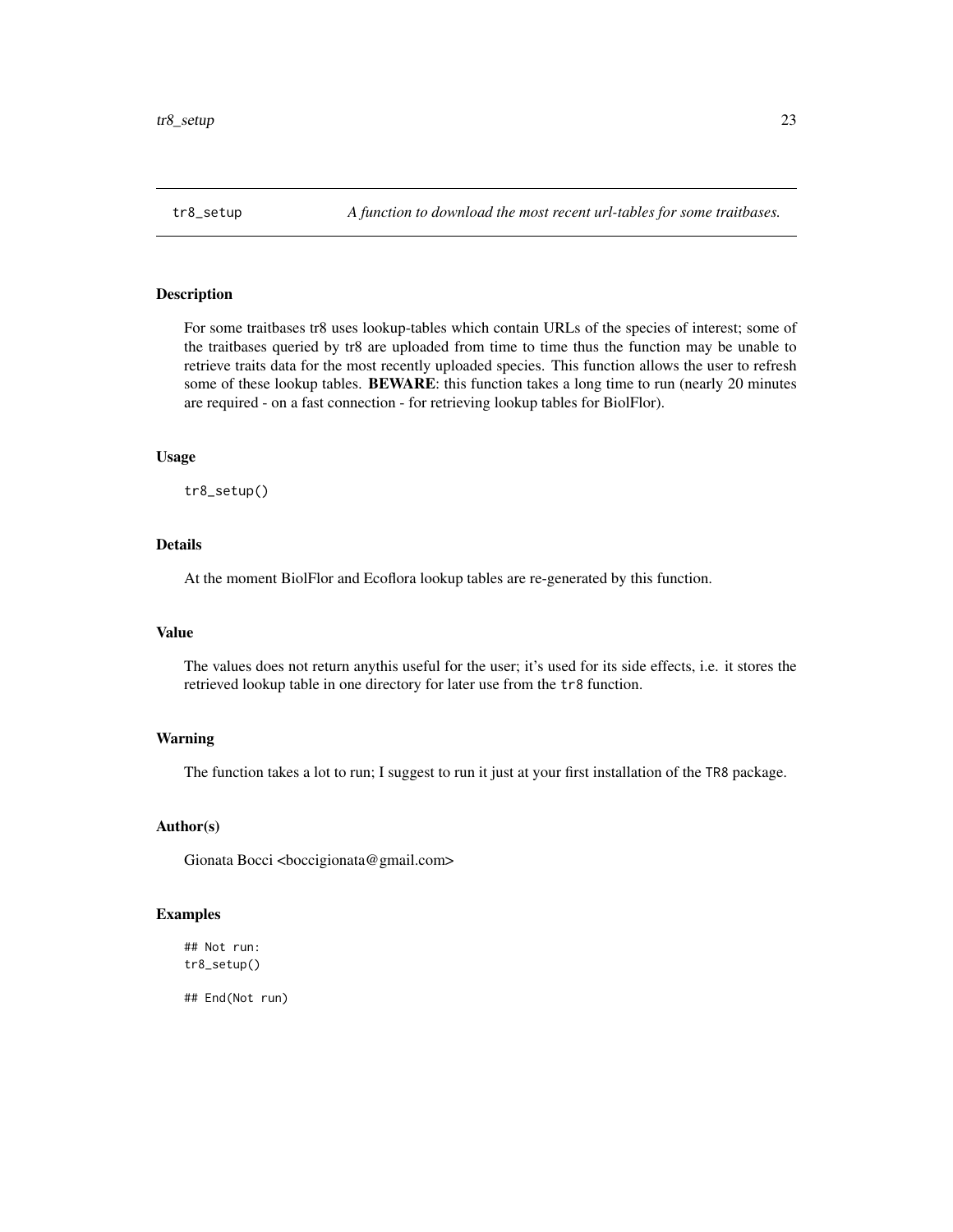#### <span id="page-23-0"></span>Description

traits\_eco defines a list containg pairs in the form *short\_name\_of\_the\_trait* = *corresponding\_code\_in\_Ecoflora* At the moment the package does not download all the traits available at Ecoflora; curious users can expand the number of downloadable traits simply extending the list with other 'pairs' (take care of using the right Ecoflora codes as described in 'http://www.ecoflora.org.uk/search\_plantchar.php').

#### Format

The format is: a list of the following 17 elements, where each element is a pair of the form "traits":"code used in Ecoflora HTML code":

height\_max : num 3.05 height min : num 3.06 leaf\_area : num 3.17 leaf\_longevity : num 3.22 Photosynthetic\_pathway : num 4.02 life\_form : num 5.01 Vegetative\_reprod\_method : num 5.05 Flowering\_earliest\_month : num 5.07 Flowering\_latest\_month : num 5.08 Pollen\_vector : num 5.15 Seed\_weight\_mean : num 5.34 Method\_of\_propagation : num 5.52 Ellenberg\_light\_Eco : num 7.14 Ellenberg\_moisture\_Eco : num 7.15 Ellenberg\_pH\_Eco : num 7.16 Ellenberg nitrogen Eco : num 7.17 Ellenberg\_salt\_Eco : num 7.18

# References

Fitter, A.H. and Peat, H.J., 1994, The Ecological Flora Database, J. Ecol., 82, 415-425. 'http://www.ecoflora.co.uk'

# Examples

```
## Not run:
data(traits_eco)
## End(Not run)
```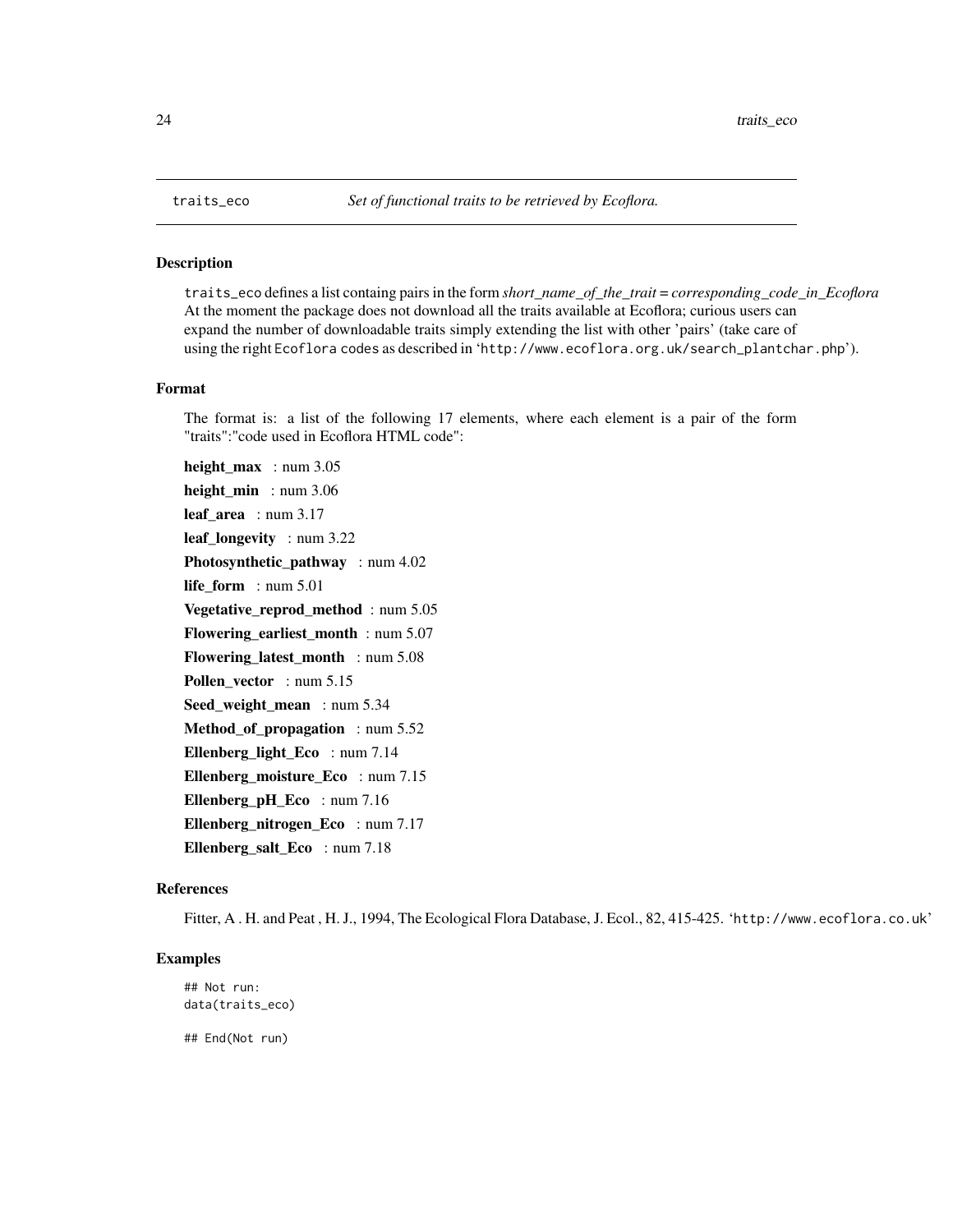<span id="page-24-0"></span>traits\_pollen\_Biolflor

*traits\_pollen\_Biolflor*

# Description

a vector containing traits that can be downloaded from Biolflor

#### Format

A vector of plant traits

# Author(s)

Gionata Bocci <br/>boccigionata@gmail.com>

# References

Please use the follow citation ay time you use data derived from Biolflor:

Klotz, S., Kühn, I., Durka, W. (eds) (2002). BIOLFLOR - Eine Datenbank zu biologisch-ökologischen Merkmalen zur Flora von Deutschland. Schriftenreihe für Vegetationskunde \*38\*: 1-333. (Bundesamt für. Bonn, Bundesamt für Naturschutz)

# Examples

## Not run: #data(traits\_pollen\_Biolflor)

## End(Not run)

traits\_special\_Biolflor

*traits\_special\_Biolflor*

# Description

a vector containing traits that can be downloaded from Biolflor

# Format

A vector of plant traits

# Author(s)

Gionata Bocci <br/> <br/>boccigionata@gmail.com>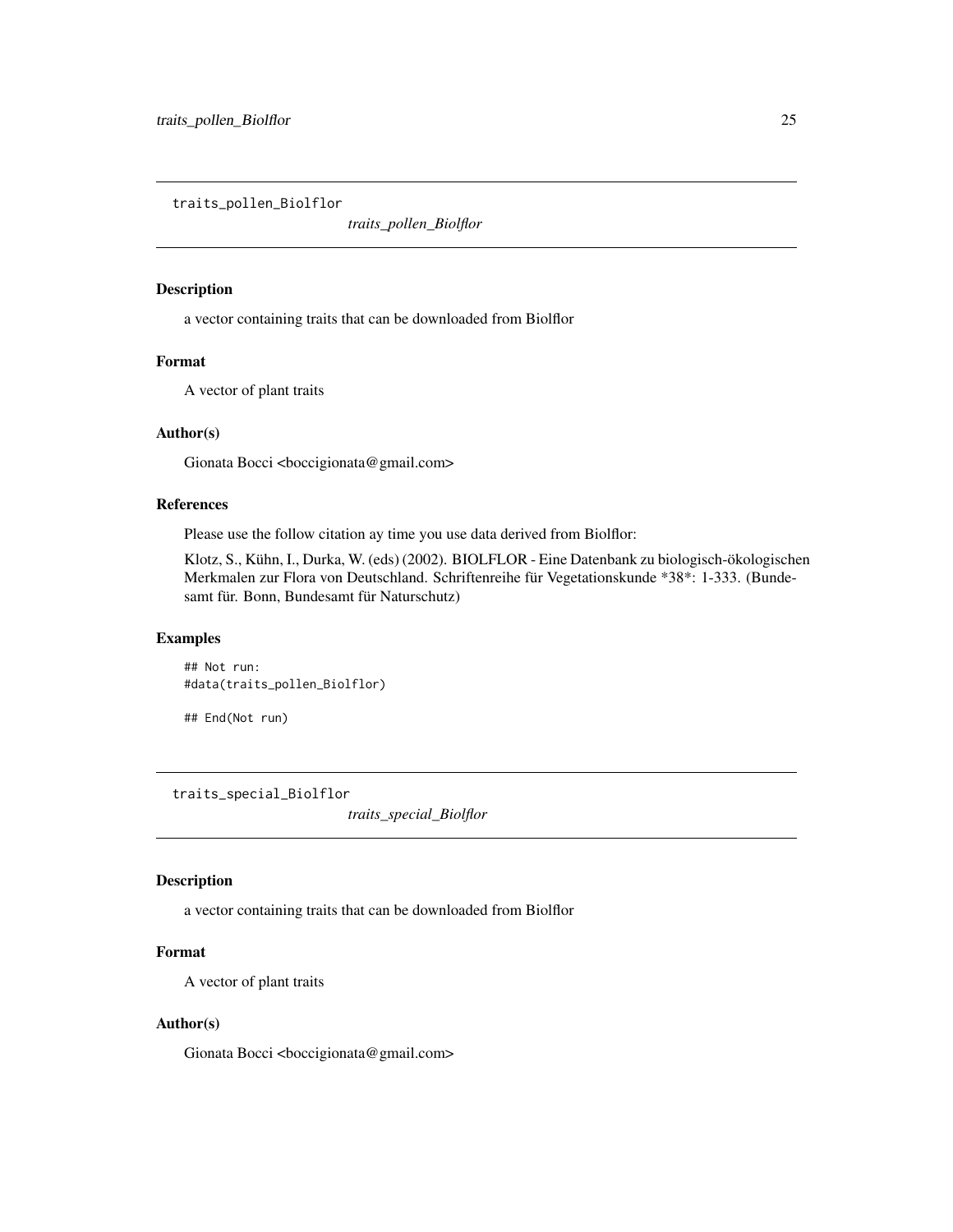# References

Please use the follow citation ay time you use data derived from Biolflor:

Klotz, S., Kühn, I., Durka, W. (eds) (2002). BIOLFLOR - Eine Datenbank zu biologisch-ökologischen Merkmalen zur Flora von Deutschland. Schriftenreihe für Vegetationskunde \*38\*: 1-333. (Bundesamt für. Bonn, Bundesamt für Naturschutz)

# Examples

```
## Not run:
#data(traits_special_Biolflor)
```
## End(Not run)